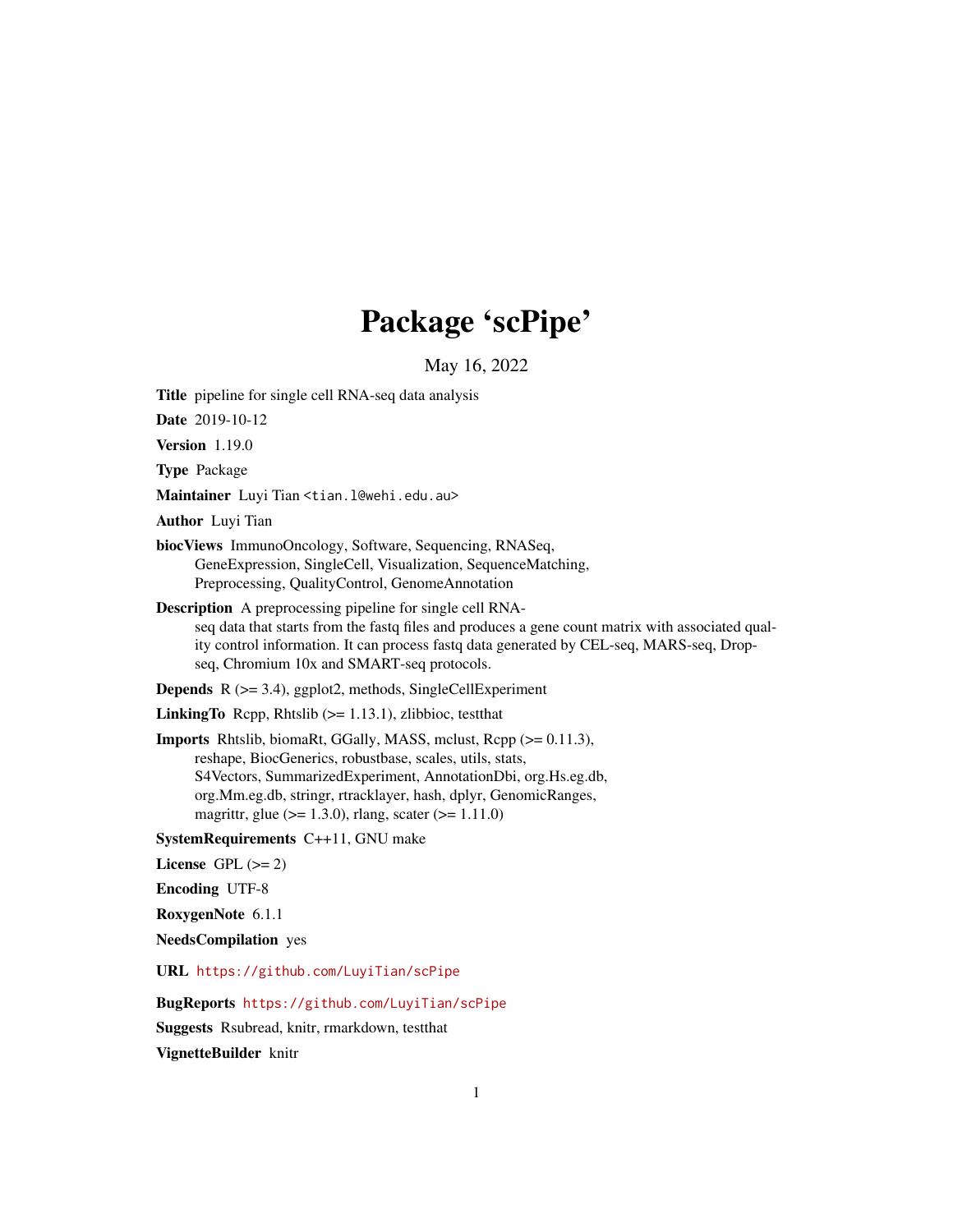## 2 R topics documented:

git\_url https://git.bioconductor.org/packages/scPipe

git\_branch master

git\_last\_commit 4bc4099

git\_last\_commit\_date 2022-04-26

Date/Publication 2022-05-16

## R topics documented:

| 3              |
|----------------|
| $\overline{3}$ |
| $\overline{4}$ |
| 5              |
| $\overline{7}$ |
| 8              |
| 8              |
| 10             |
| 11             |
| 12             |
| -14            |
| 15             |
| 15             |
|                |
|                |
|                |
|                |
|                |
| 20             |
| 21             |
| 22             |
| 22             |
| 23             |
| 24             |
| 25             |
|                |
|                |
|                |
|                |
| 31             |
| 32             |
|                |
|                |
|                |

**Index** [37](#page-36-0)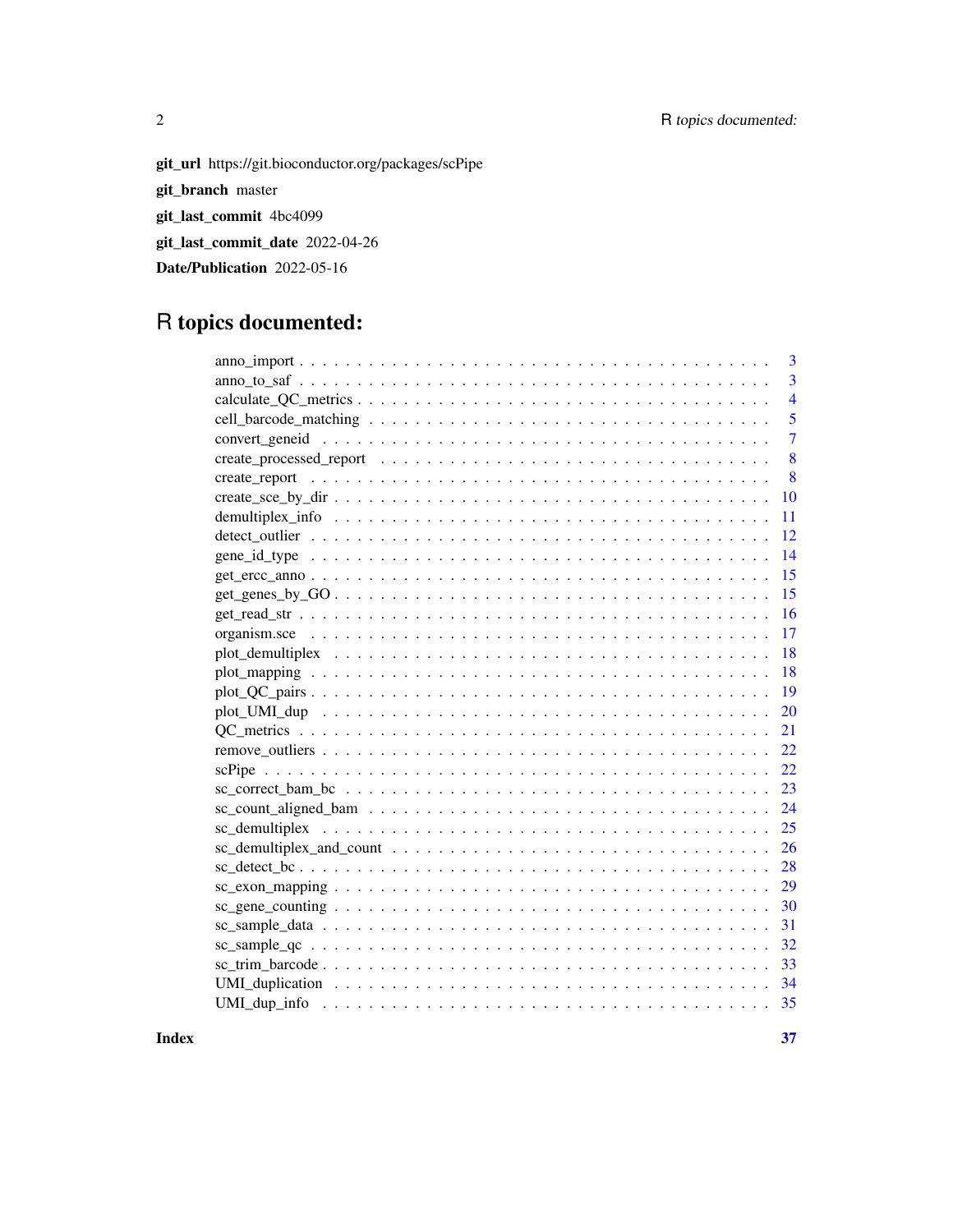<span id="page-2-0"></span>

Because of the variations in data format depending on annotation source, this function has only been tested with human annotation from ENSEMBL, RefSeq and Gencode. If it behaves unexpectedly with any annotation please submit an issue at www.github.com/LuyiTian/scPipe with details.

#### Usage

```
anno_import(filename)
```
#### Arguments

filename The name of the annotation gff3 or gtf file. File can be gzipped.

#### Details

Imports and GFF3 or GTF gene annotation file and transforms it into a SAF formatted data.frame. SAF described at http://bioinf.wehi.edu.au/featureCounts/. SAF contains positions for exons, strand and the GeneID they are associated with.

#### Value

data.frame containing exon information in SAF format

#### Examples

ens\_chrY <- anno\_import(system.file("extdata", "ensembl\_hg38\_chrY.gtf.gz", package = "scPipe"))

anno\_to\_saf *Convert annotation from GenomicRanges to Simple Annotation Format (SAF)*

#### Description

This function converts a GRanges object into a data.frame of the SAF format for scPipe's consumption. The GRanges object should contain a "type" column where at least some features are annotated as "exon", in addition there should be a gene\_id column specifying the gene to which the exon belongs. In the SAF only the gene ID, chromosome, start, end and strand are recorded, this is a gene-exon centric format, with all entries containing the same gene ID treated as exons of that gene. It is possible to count alternative features by setting the gene\_id column to an arbitrary feature name and having alternative features in the SAF table, the main caveat is that the features are still treated as exons, and the mapping statistics for exon and intron will not reflect biological exons and introns but rather the annotation features.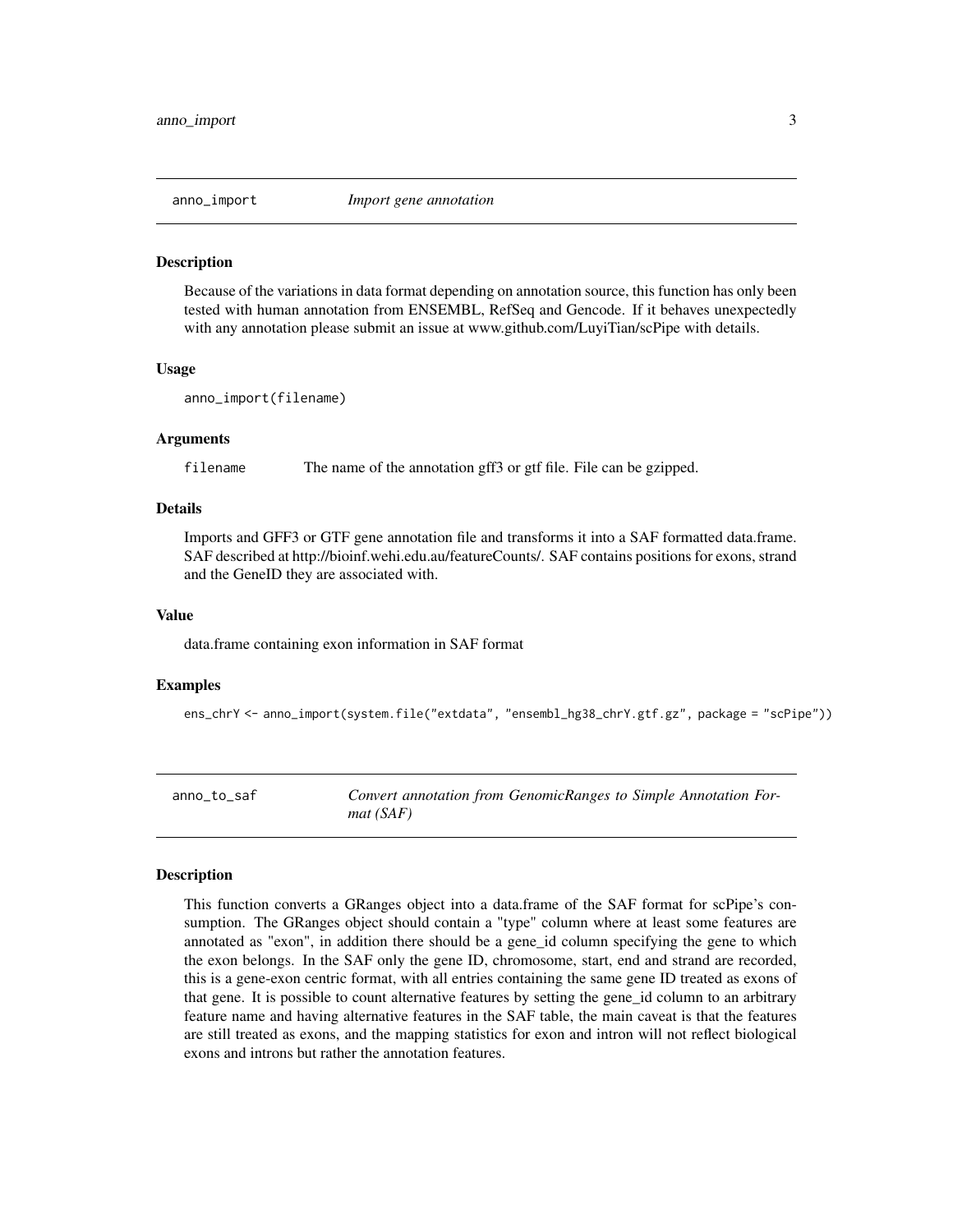#### <span id="page-3-0"></span>Usage

anno\_to\_saf(anno)

#### Arguments

anno The GRanges object containing exon information

## Details

Convert a GRanges object containing type and gene\_id information into a SAF format data.frame. SAF described at http://bioinf.wehi.edu.au/featureCounts/. SAF contains positions for exons, strand and the GeneID they are associated with.

## Value

data.frame containing exon information in SAF format

#### Examples

```
## Not run:
anno <- system.file("extdata", "ensembl_hg38_chrY.gtf.gz", package = "scPipe")
saf_chrY <- anno_to_saf(rtracklayer::import(anno))
```
## End(Not run)

calculate\_QC\_metrics *Calcuate QC metrics from gene count matrix*

## Description

Calcuate QC metrics from gene count matrix

#### Usage

```
calculate_QC_metrics(sce)
```
#### Arguments

sce a SingleCellExperiment object containing gene counts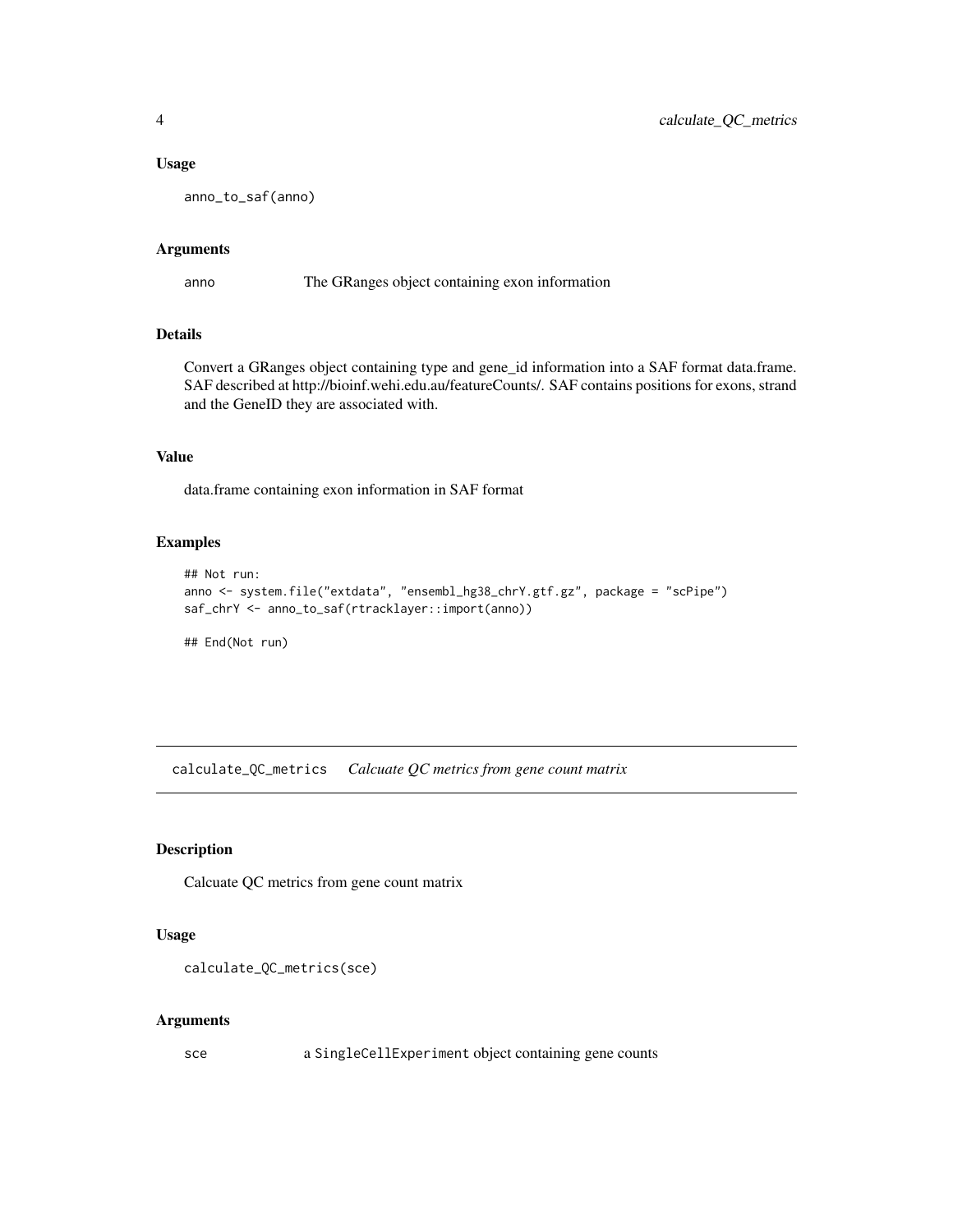## <span id="page-4-0"></span>Details

get QC metrics using gene count matrix. The QC statistics added are

- number\_of\_genes number of genes detected.
- total\_count\_per\_cell sum of read number after UMI deduplication.
- non\_mt\_percent 1 percentage of mitochondrial gene counts. Mitochondrial genes are retrived by GO term GO:0005739
- non\_ERCC\_percent ratio of exon counts to ERCC counts
- non\_ribo\_percent 1 percentage of ribosomal gene counts ribosomal genes are retrived by GO term GO:0005840.

#### Value

an SingleCellExperiment with updated QC metrics

#### Examples

```
data("sc_sample_data")
data("sc_sample_qc")
sce = SingleCellExperiment(assays = list(counts = as.matrix(sc_sample_data)))
organism(sce) = "mmusculus_gene_ensembl"
gene_id_type(sce) = "ensembl_gene_id"
QC_metrics(sce) = sc_sample_qc
demultiplex_info(sce) = cell_barcode_matching
UMI_dup_info(sce) = UMI_duplication
demultiplex_info(sce) = cell_barcode_matching<br>UMI_dup_info(sce) = UMI_duplication<br># The sample qc data already run through function `calculate_QC_metrics`.
UMI_dup_info(sce) = UMI_duplication<br># The sample qc data already run through function `calculate_QC_metrics`.<br># So we delete these columns and run `calculate_QC_metrics` to get them again:
colnames(colnames(QC_metrics(sce)))
QC_metrics(sce) = QC_metrics(sce)[,c("unaligned","aligned_unmapped","mapped_to_exon")]
sce = calculate_QC_metrics(sce)
colnames(QC_metrics(sce))
```
cell\_barcode\_matching *cell barcode demultiplex statistics for a small sample scRNA-seq dataset to demonstrate capabilities of scPipe*

## **Description**

This data.frame contains cell barcode demultiplex statistics with several rows:

- barcode\_unmatch\_ambiguous\_mapping is the number of reads that do not match any barcode, but aligned to the genome and mapped to multiple features.
- barcode\_unmatch\_mapped\_to\_intron is the number of reads that do not match any barcode, but aligned to the genome and mapped to intron.
- barcode\_match is the number of reads that match the cell barcodes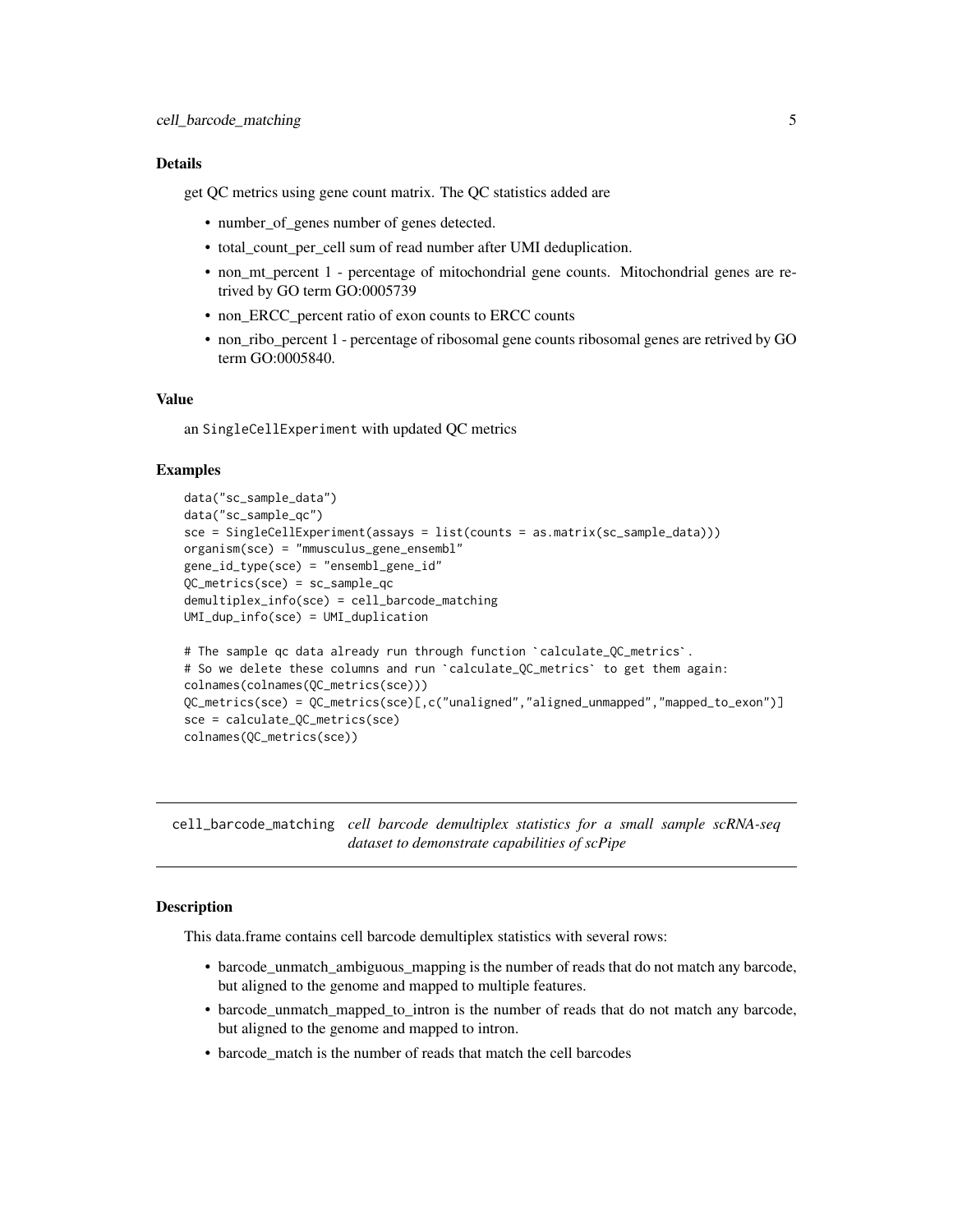- barcode\_unmatch\_unaligned is the number of reads that do not match any barcode, and not aligned to the genome
- barcode\_unmatch\_aligned is the number of reads that do not match any barcode, but aligned to the genome and do not mapped to any feature
- barcode\_unmatch\_mapped\_to\_exon is the number of reads that do not match any barcode, but aligned to the genome and mapped to the exon

## Usage

sc\_sample\_qc

## Format

a data.frame instance, one row per cell.

## Value

NULL, but makes a data frame with cell barcode demultiplex statistics

#### Author(s)

Luyi Tian

#### Source

Christin Biben (WEHI). She FACS sorted cells from several immune cell types including B cells, granulocyte and some early progenitors.

## Examples

```
data("sc_sample_data")
data("sc_sample_qc")
sce = SingleCellExperiment(assays = list(counts =as.matrix(sc_sample_data)))
organism(sce) = "mmusculus_gene_ensembl"
gene_id_type(sce) = "ensembl_gene_id"
QC_metrics(sce) = sc_sample_qc
demultiplex_info(sce) = cell_barcode_matching
UMI_dup_info(sce) = UMI_duplication
```
demultiplex\_info(sce)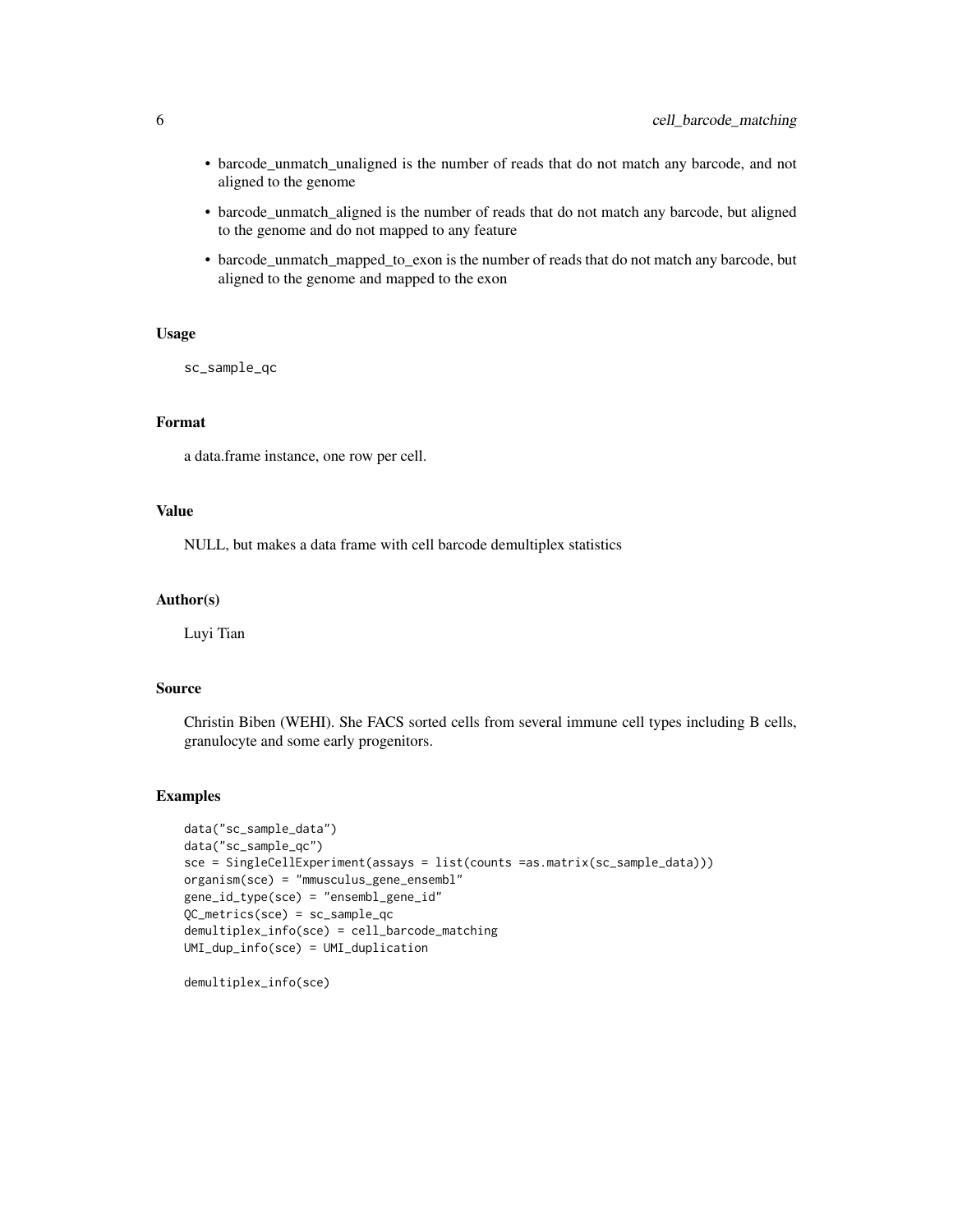<span id="page-6-0"></span>

convert the gene ids of a SingleCellExperiment object

#### Usage

```
convert_geneid(sce, returns = "external_gene_name", all = TRUE)
```
#### Arguments

| sce     | a SingleCellExperiment object                                                                                                                                                                                                                                                      |
|---------|------------------------------------------------------------------------------------------------------------------------------------------------------------------------------------------------------------------------------------------------------------------------------------|
| returns | the gene id which is set as return. Default to be 'external_gene_name' A possi-<br>ble list of attributes can be retrieved using the function listAttributes from<br>biomare package. The commonly used id types are 'external_gene_name', 'en-<br>sembl_gene_id' or 'entrezgene'. |
| all     | logic. For genes that cannot covert to new gene id, keep them with the old id or<br>delete them. The default is keep them.                                                                                                                                                         |

## Details

convert the gene id of all datas in the SingleCellExperiment object

#### Value

sce with converted id

## Examples

```
# the gene id in example data are `external_gene_name`
# the following example will convert it to `external_gene_name`.
data("sc_sample_data")
data("sc_sample_qc")
sce = SingleCellExperiment(assays = list(counts = as.matrix(sc_sample_data)))
organism(sce) = "mmusculus_gene_ensembl"
gene_id_type(sce) = "ensembl_gene_id"
QC_metrics(sce) = sc_sample_qc
demultiplex_info(sce) = cell_barcode_matching
UMI_dup_info(sce) = UMI_duplication
head(rownames(sce))
sce = convert_geneid(sce, return="external_gene_name")
head(rownames(sce))
```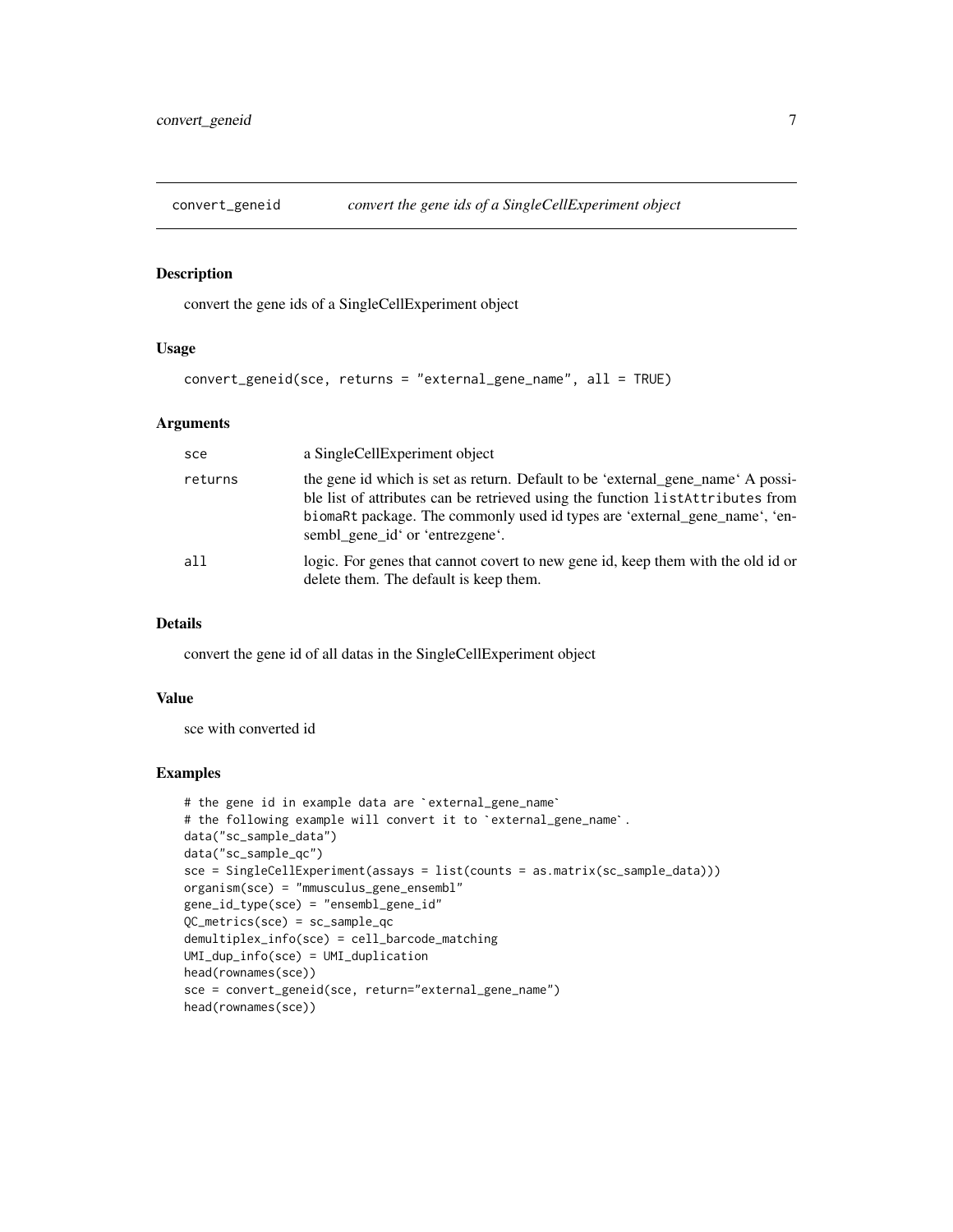```
create_processed_report
```
*create\_processed\_report*

## Description

create an HTML report summarising pro-processed data. This is an alternative to the more verbose create\_report that requires only the processed counts and stats folders.

## Usage

```
create_processed_report(outdir = ".", organism, gene_id_type,
  report_name = "report")
```
## Arguments

| outdir       | output folder                                                                                                                                                                                                               |
|--------------|-----------------------------------------------------------------------------------------------------------------------------------------------------------------------------------------------------------------------------|
| organism     | the organism of the data. List of possible names can be retrieved using the func-<br>tion 'listDatasets' from 'biomaRt' package. (i.e 'mmusculus_gene_ensembl' or<br>'hsapiens gene ensembl')                               |
| gene_id_type | gene id type of the data A possible list of ids can be retrieved using the func-<br>tion 'listAttributes' from 'biomaRt' package. the commonly used id types are<br>'external_gene_name', 'ensembl_gene_id' or 'entrezgene' |
| report_name  | the name of the report .Rmd and .html files.                                                                                                                                                                                |

## Examples

```
## Not run:
create_report(
       outdir="output_dir_of_scPipe",
       organism="mmusculus_gene_ensembl",
       gene_id_type="ensembl_gene_id")
```
## End(Not run)

create\_report *create\_report*

## Description

create an HTML report using data generated by proprocessing step.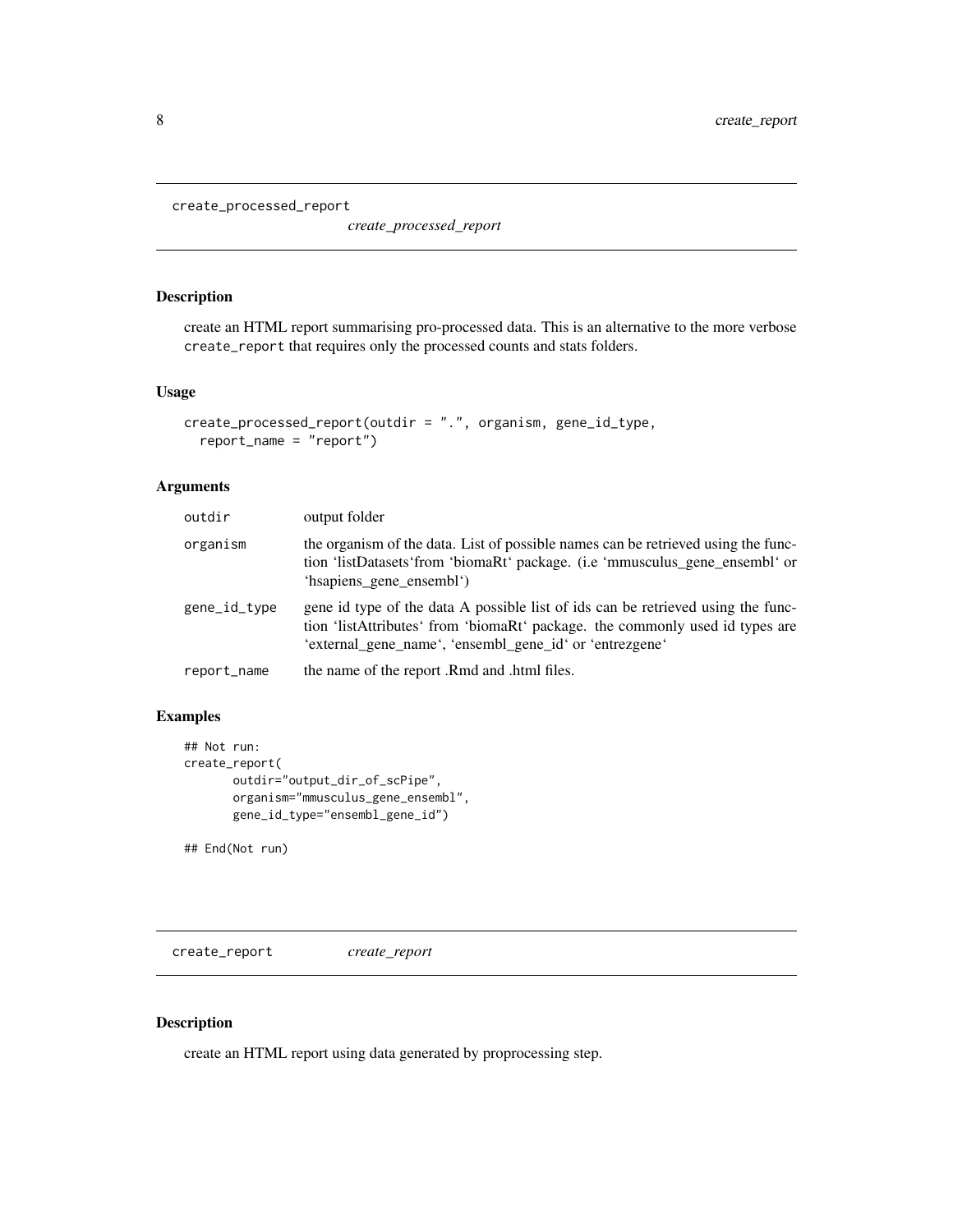## create\_report 9

#### Usage

```
create_report(sample_name, outdir, r1 = "NA", r2 = "NA", outfq = "NA",
  read_structure = list(bs1 = 0, bl1 = 0, bs2 = 0, bl2 = 0, us = 0, ul = 0),
  filter_settings = list(rmlow = TRUE, rmN = TRUE, minq = 20, numbq = 2),align_bam = "NA", genome_index = "NA", map_bam = "NA",
 exon_anno = "NA", stnd = TRUE, fix_chr = FALSE, barcode_anno = "NA",
  max_mis = 1, UMI_cor = 1, gene_fl = FALSE, organism, gene_id_type)
```
## Arguments

| sample_name     | sample name                                                                                                                                                                                                                 |  |
|-----------------|-----------------------------------------------------------------------------------------------------------------------------------------------------------------------------------------------------------------------------|--|
| outdir          | output folder                                                                                                                                                                                                               |  |
| r1              | file path of read1                                                                                                                                                                                                          |  |
| r2              | file path of read2 default to be NULL                                                                                                                                                                                       |  |
| outfg           | file path of the output of sc_trim_barcode                                                                                                                                                                                  |  |
|                 | read_structure a list contains read structure configuration. For more help see '?sc_trim_barcode'                                                                                                                           |  |
| filter_settings |                                                                                                                                                                                                                             |  |
|                 | a list contains read filter settings for more help see '?sc_trim_barcode'                                                                                                                                                   |  |
| align_bam       | the aligned bam file                                                                                                                                                                                                        |  |
| genome_index    | genome index used for alignment                                                                                                                                                                                             |  |
| map_bam         | the mapped bam file                                                                                                                                                                                                         |  |
| exon_anno       | the gff exon annotation used. Can have multiple files                                                                                                                                                                       |  |
| stnd            | whether to perform strand specific mapping                                                                                                                                                                                  |  |
| fix_chr         | add 'chr' to chromosome names, fix inconsistant names.                                                                                                                                                                      |  |
| barcode_anno    | cell barcode annotation file path.                                                                                                                                                                                          |  |
| max_mis         | maximum mismatch allowed in barcode. Default to be 1                                                                                                                                                                        |  |
| $UMI_{cor}$     | correct UMI sequence error: 0 means no correction, 1 means simple correction<br>and merge UMI with distance 1.                                                                                                              |  |
| gene_fl         | whether to remove low abundant gene count. Low abundant is defined as only<br>one copy of one UMI for this gene                                                                                                             |  |
| organism        | the organism of the data. List of possible names can be retrieved using the func-<br>tion 'listDatasets' from 'biomaRt' package. (i.e 'mmusculus_gene_ensembl' or<br>'hsapiens_gene_ensembl')                               |  |
| gene_id_type    | gene id type of the data A possible list of ids can be retrieved using the func-<br>tion 'listAttributes' from 'biomaRt' package. the commonly used id types are<br>'external_gene_name', 'ensembl_gene_id' or 'entrezgene' |  |

## Value

no return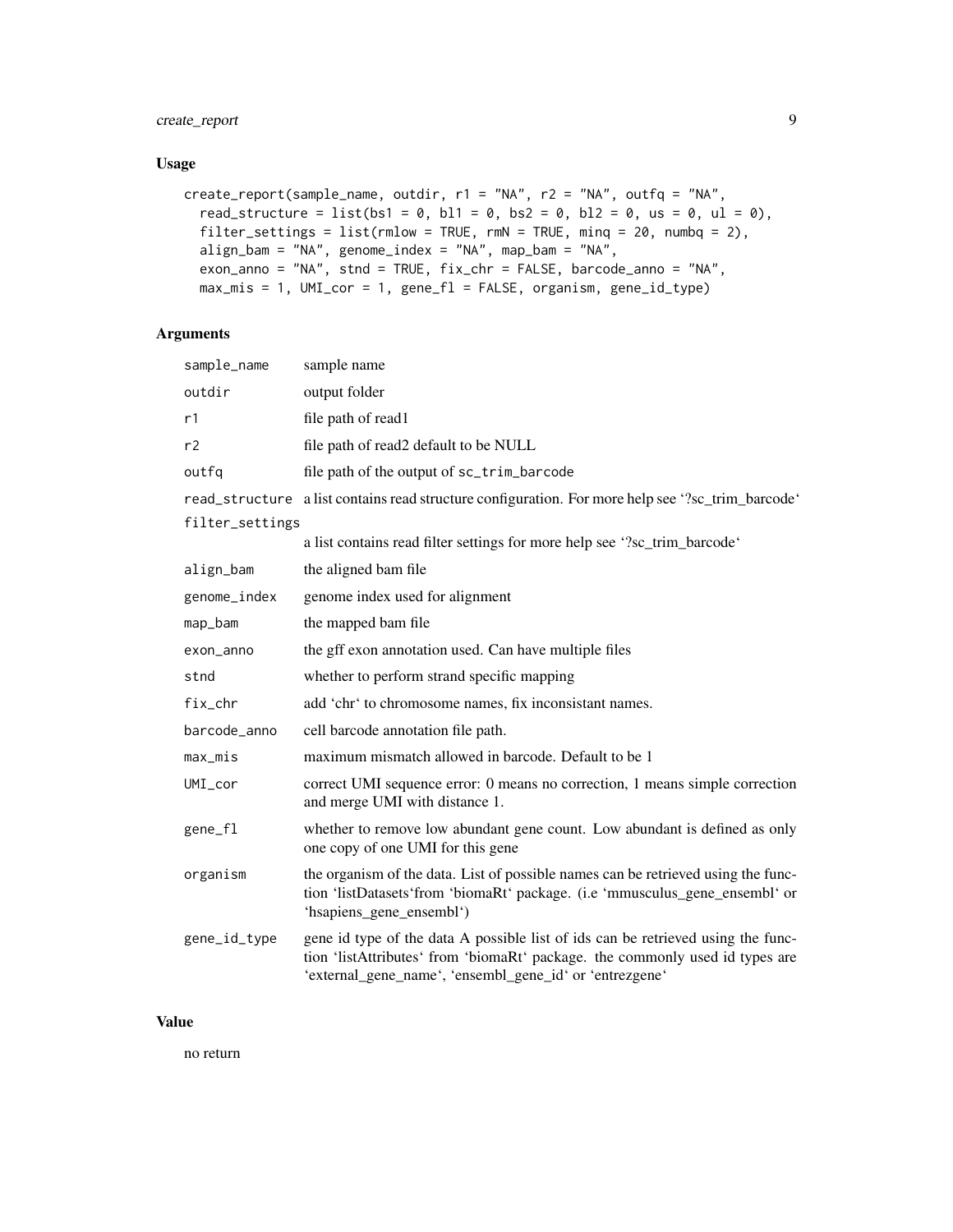## Examples

```
## Not run:
create_report(sample_name="sample_001",
       outdir="output_dir_of_scPipe",
       r1="read1.fq",
       r2="read2.fq",
       outfq="trim.fq",
       read_structure=list(bs1=-1, bl1=2, bs2=6, bl2=8, us=0, ul=6),
       filter_settings=list(rmlow=TRUE, rmN=TRUE, minq=20, numbq=2),
       align_bam="align.bam",
       genome_index="mouse.index",
       map_bam="aligned.mapped.bam",
       exon_anno="exon_anno.gff3",
       stnd=TRUE,
       fix_chr=FALSE,
       barcode_anno="cell_barcode.csv",
       max_mis=1,
       UMI_cor=1,
       gene_fl=FALSE,
       organism="mmusculus_gene_ensembl",
       gene_id_type="ensembl_gene_id")
```

```
## End(Not run)
```

| create_sce_by_dir | create a SingleCellExperiment object from data folder generated by |
|-------------------|--------------------------------------------------------------------|
|                   | <i>preprocessing step</i>                                          |

## Description

after we run sc\_gene\_counting and finish the preprocessing step. create\_sce\_by\_dir can be used to generate the [SingleCellExperiment](#page-0-0) obeject from the folder that contains gene count matrix and QC statistics. it can also generate the html report based on the gene count and quality control statistics

## Usage

```
create_sce_by_dir(datadir, organism = NULL, gene_id_type = NULL,
  pheno_data = NULL, report = FALSE)
```
## **Arguments**

| datadir  | the directory that contains all the data and 'stat' subfolder.                                                                                                                                |
|----------|-----------------------------------------------------------------------------------------------------------------------------------------------------------------------------------------------|
| organism | the organism of the data. List of possible names can be retrieved using the func-<br>tion 'listDatasets' from 'biomaRt' package. (i.e 'mmusculus_gene_ensembl' or<br>'hsapiens_gene_ensembl') |

<span id="page-9-0"></span>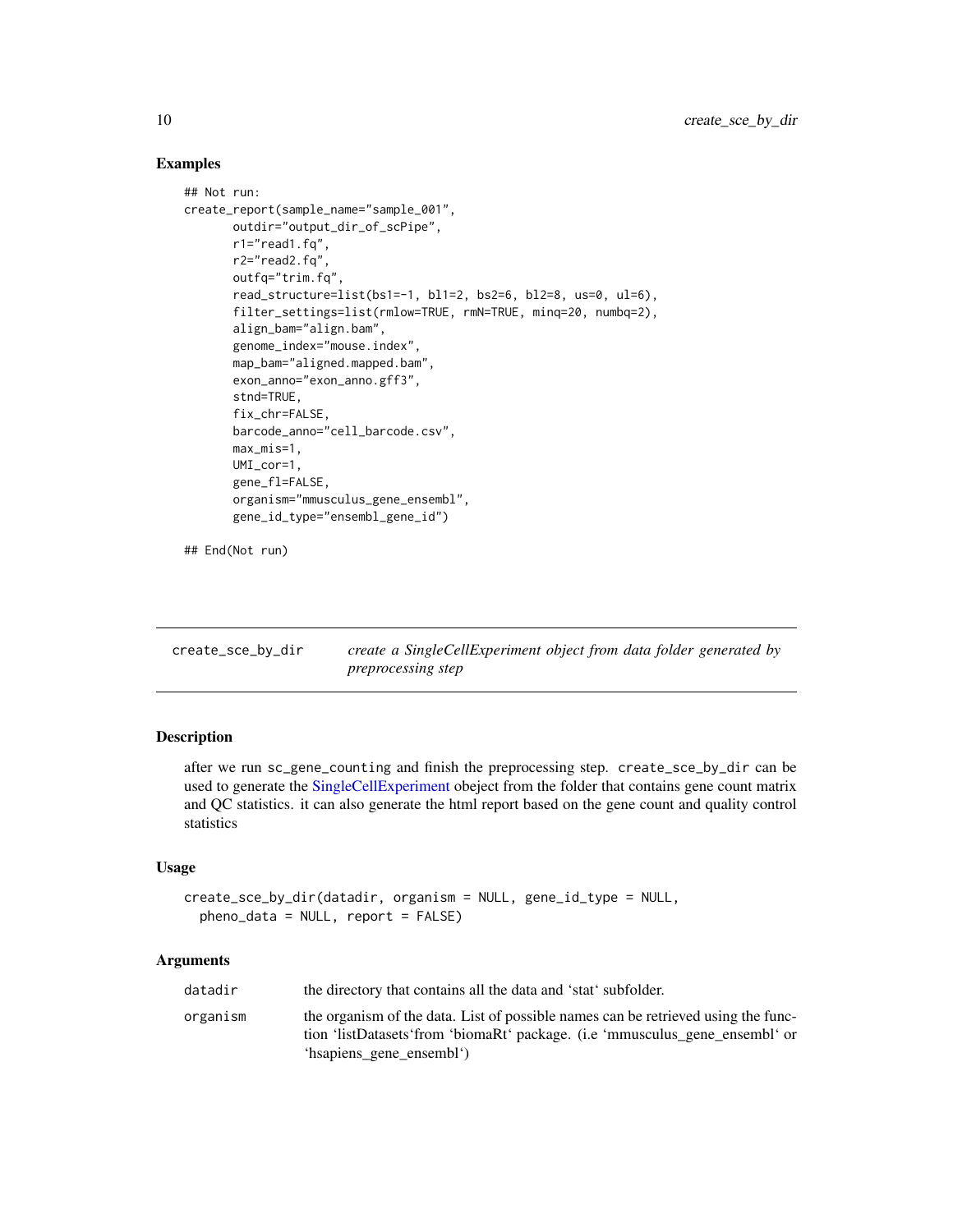<span id="page-10-0"></span>

| gene_id_type | gene id type of the data A possible list of ids can be retrieved using the func-<br>tion 'listAttributes' from 'biomaRt' package. the commonly used id types are<br>'external_gene_name', 'ensembl_gene_id' or 'entrezgene' |  |
|--------------|-----------------------------------------------------------------------------------------------------------------------------------------------------------------------------------------------------------------------------|--|
| pheno_data   | the external phenotype data that linked to each single cell. This should be an<br>AnnotatedDataFrame object                                                                                                                 |  |
| report       | whether to generate the html report in the data folder                                                                                                                                                                      |  |

## Details

after we run sc\_gene\_counting and finish the preprocessing step. create\_sce\_by\_dir can be used to generate the SingleCellExperiment obeject from the folder that contains gene count matrix and QC statistics.

## Value

a SingleCellExperiment object

#### Examples

```
## Not run:
# the sce can be created fron the output folder of scPipe
# please refer to the vignettes
sce = create_sce_by_dir(datadir="output_dir_of_scPipe",
    organism="mmusculus_gene_ensembl",
   gene_id_type="ensembl_gene_id")
## End(Not run)
# or directly from the gene count and quality control matrix:
data("sc_sample_data")
data("sc_sample_qc")
sce = SingleCellExperiment(assays = list(counts = as.matrix(sc_sample_data)))
organism(sce) = "mmusculus_gene_ensembl"
gene_id_type(sce) = "ensembl_gene_id"
QC_metrics(sce) = sc_sample_qc
demultiplex_info(sce) = cell_barcode_matching
UMI_dup_info(sce) = UMI_duplication
dim(sce)
```
demultiplex\_info *demultiplex\_info*

#### Description

Get or set cell barcode demultiplx results in a SingleCellExperiment object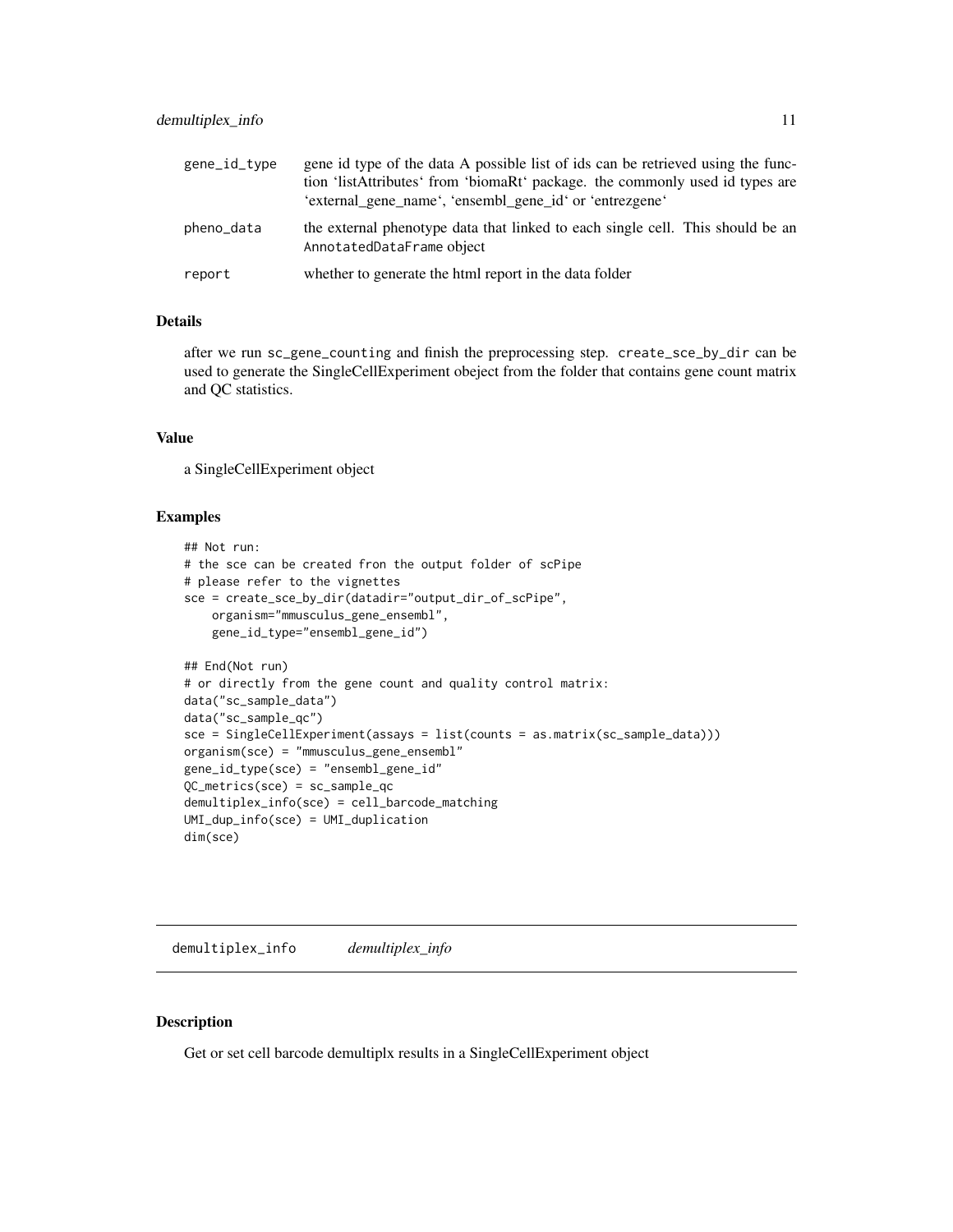#### Usage

```
demultiplex_info(object)
demultiplex_info(object) <- value
demultiplex_info.sce(object)
## S4 method for signature 'SingleCellExperiment'
demultiplex_info(object)
## S4 replacement method for signature 'SingleCellExperiment'
demultiplex_info(object) <- value
```
## Arguments

| object | A SingleCellExperiment object.                |
|--------|-----------------------------------------------|
| value  | Value to be assigned to corresponding object. |

## Value

a dataframe of cell barcode demultiplex information

A DataFrame of cell barcode demultiplx results.

#### Author(s)

Luyi Tian

#### Examples

```
data("sc_sample_data")
data("sc_sample_qc")
sce = SingleCellExperiment(assays = list(counts = as.matrix(sc_sample_data)))
organism(sce) = "mmusculus_gene_ensembl"
gene_id_type(sce) = "ensembl_gene_id"
QC_metrics(sce) = sc_sample_qc
demultiplex_info(sce) = cell_barcode_matching
UMI_dup_info(sce) = UMI_duplication
```
demultiplex\_info(sce)

<span id="page-11-0"></span>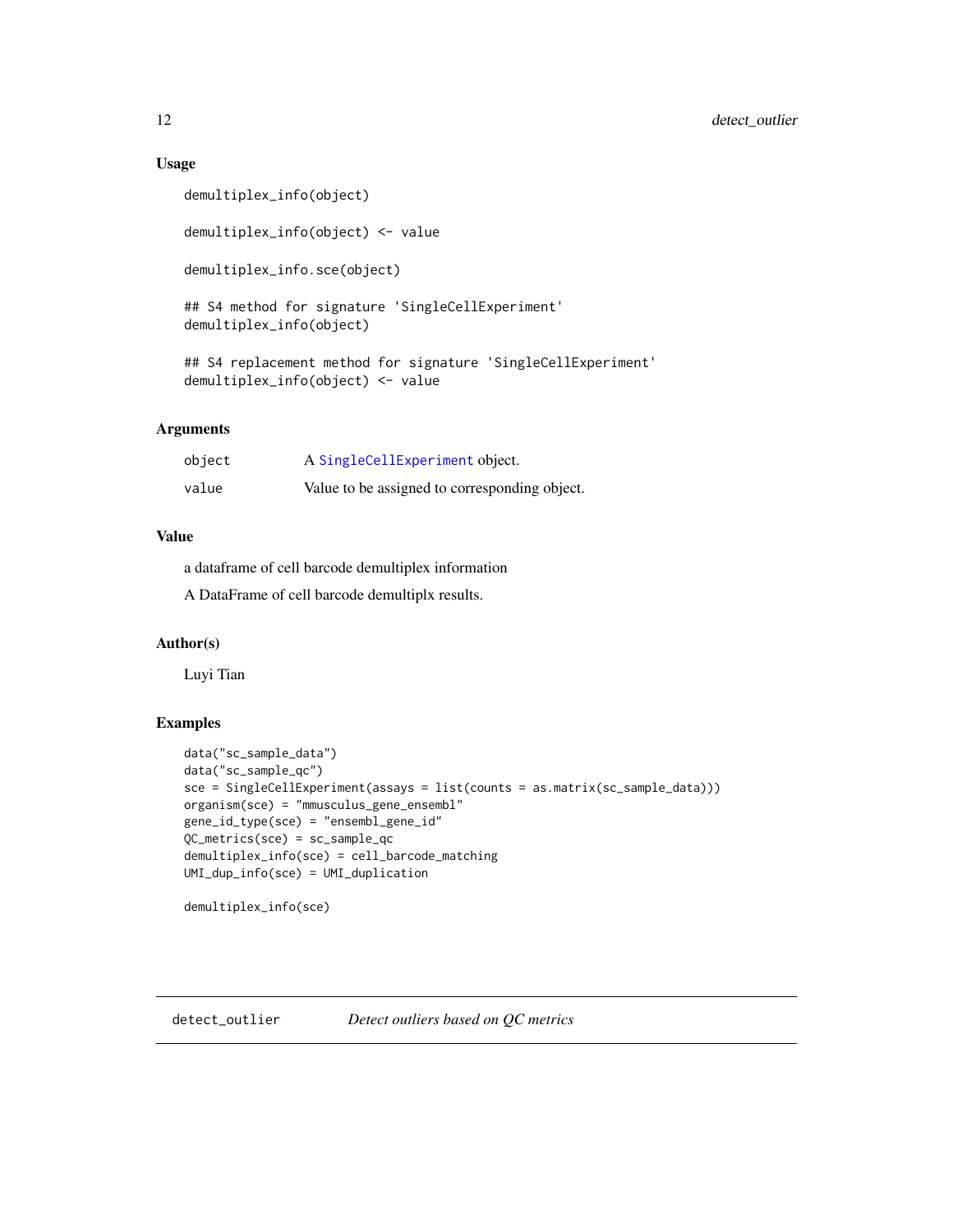## detect\_outlier 13

#### **Description**

This algorithm will try to find comp number of components in quality control metrics using a Gaussian mixture model. Outlier detection is performed on the component with the most genes detected. The rest of the components will be considered poor quality cells. More cells will be classified low quality as you increase comp.

#### Usage

```
detect_outlier(sce, comp = 1, sel_col = NULL, type = c("low", "both",
  "high"), conf = c(0.9, 0.99), batch = FALSE)
```
#### Arguments

| sce     | a SingleCellExperiment object containing QC metrics.                                                                                                                                |
|---------|-------------------------------------------------------------------------------------------------------------------------------------------------------------------------------------|
| comp    | the number of component used in GMM. Depending on the quality of the exper-<br>iment.                                                                                               |
| sel col | a vector of column names which indicate the columns to use for QC. By default<br>it will be the statistics generated by 'calculate_QC_metrics()'                                    |
| type    | only looking at low quality cells ('low') or possible doublets ('high') or both<br>'both')                                                                                          |
| conf    | confidence interval for linear regression at lower and upper tails. Usually, this is<br>smaller for lower tail because we hope to pick out more low quality cells than<br>doublets. |
| batch   | whether to perform quality control separately for each batch. Default is FALSE.<br>If set to TRUE then you should have a column called 'batch' in the 'colData(sce)'.               |

#### Details

detect outlier using Mahalanobis distances

#### Value

an updated SingleCellExperiment object with an 'outlier' column in colData

#### Examples

```
data("sc_sample_data")
data("sc_sample_qc")
sce = SingleCellExperiment(assays = list(counts = as.matrix(sc_sample_data)))
organism(sce) = "mmusculus_gene_ensembl"
gene_id_type(sce) = "ensembl_gene_id"
QC_metrics(sce) = sc_sample_qc
demultiplex_info(sce) = cell_barcode_matching
UMI_dup_info(sce) = UMI_duplication
QC_metrics(sce) = sc_sample_qc<br>demultiplex_info(sce) = cell_barcode_matching<br>UMI_dup_info(sce) = UMI_duplication<br># the sample qc data already run through function `calculate_QC_metrics`
demultiplex_info(sce) = cell_barcode_matching<br>UMI_dup_info(sce) = UMI_duplication<br># the sample qc data already run through function `calculate_QC_metrics`<br># for a new sce please run `calculate_QC_metrics` before `detect_ou
sce = detect_outlier(sce)
table(QC_metrics(sce)$outliers)
```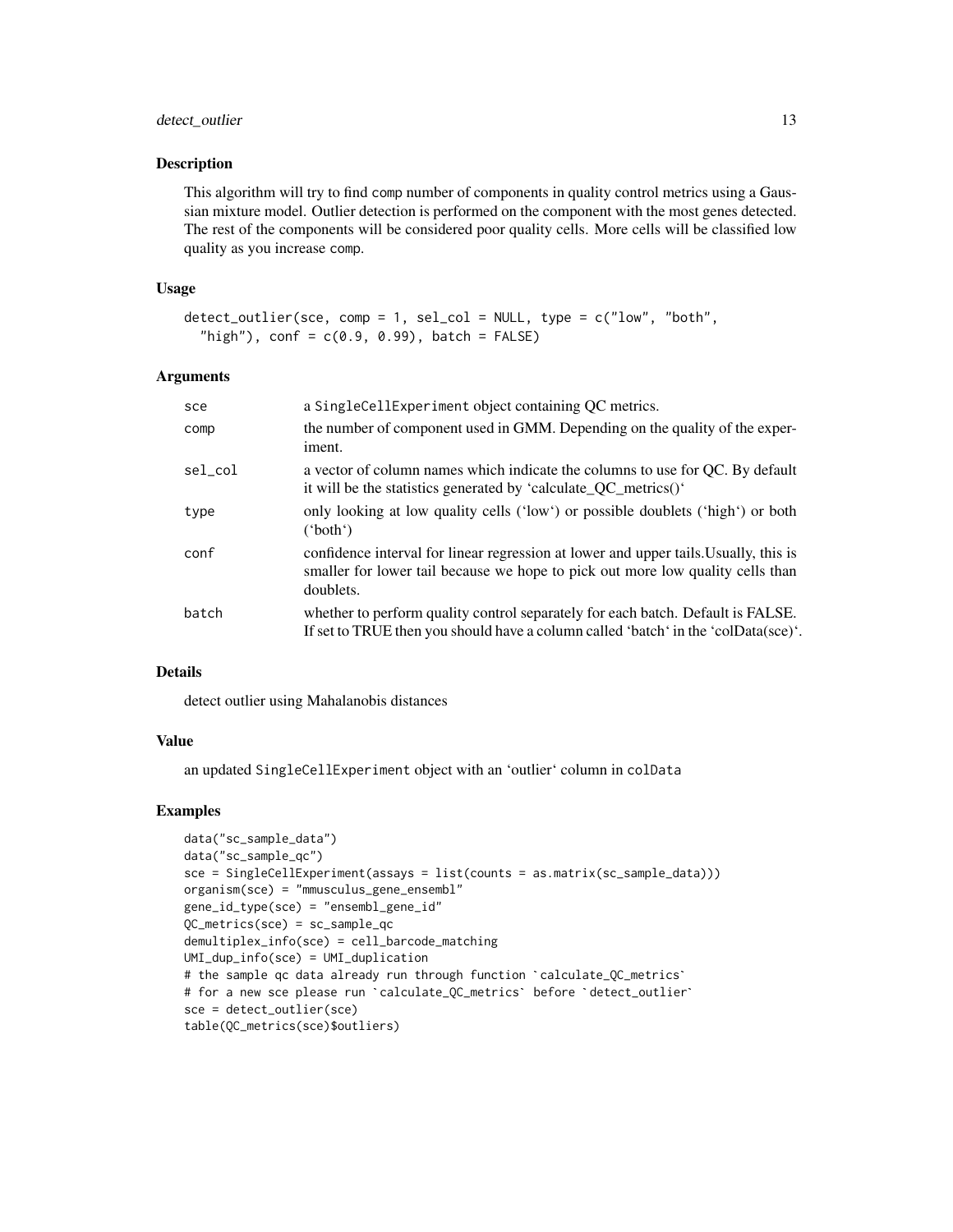<span id="page-13-0"></span>

Get or set gene\_id\_type from a SingleCellExperiment object

#### Usage

```
gene_id_type(object)
```
gene\_id\_type(object) <- value

gene\_id\_type.sce(object)

## S4 method for signature 'SingleCellExperiment' gene\_id\_type(object)

## S4 replacement method for signature 'SingleCellExperiment' gene\_id\_type(object) <- value

#### Arguments

| object | A SingleCellExperiment object.                |
|--------|-----------------------------------------------|
| value  | Value to be assigned to corresponding object. |

## Value

the gene id type used by Biomart gene id type string

## Author(s)

Luyi Tian

#### Examples

```
data("sc_sample_data")
data("sc_sample_qc")
sce = SingleCellExperiment(assays = list(counts = as.matrix(sc_sample_data)))
organism(sce) = "mmusculus_gene_ensembl"
gene_id_type(sce) = "ensembl_gene_id"
QC_metrics(sce) = sc_sample_qc
demultiplex_info(sce) = cell_barcode_matching
UMI_dup_info(sce) = UMI_duplication
```
gene\_id\_type(sce)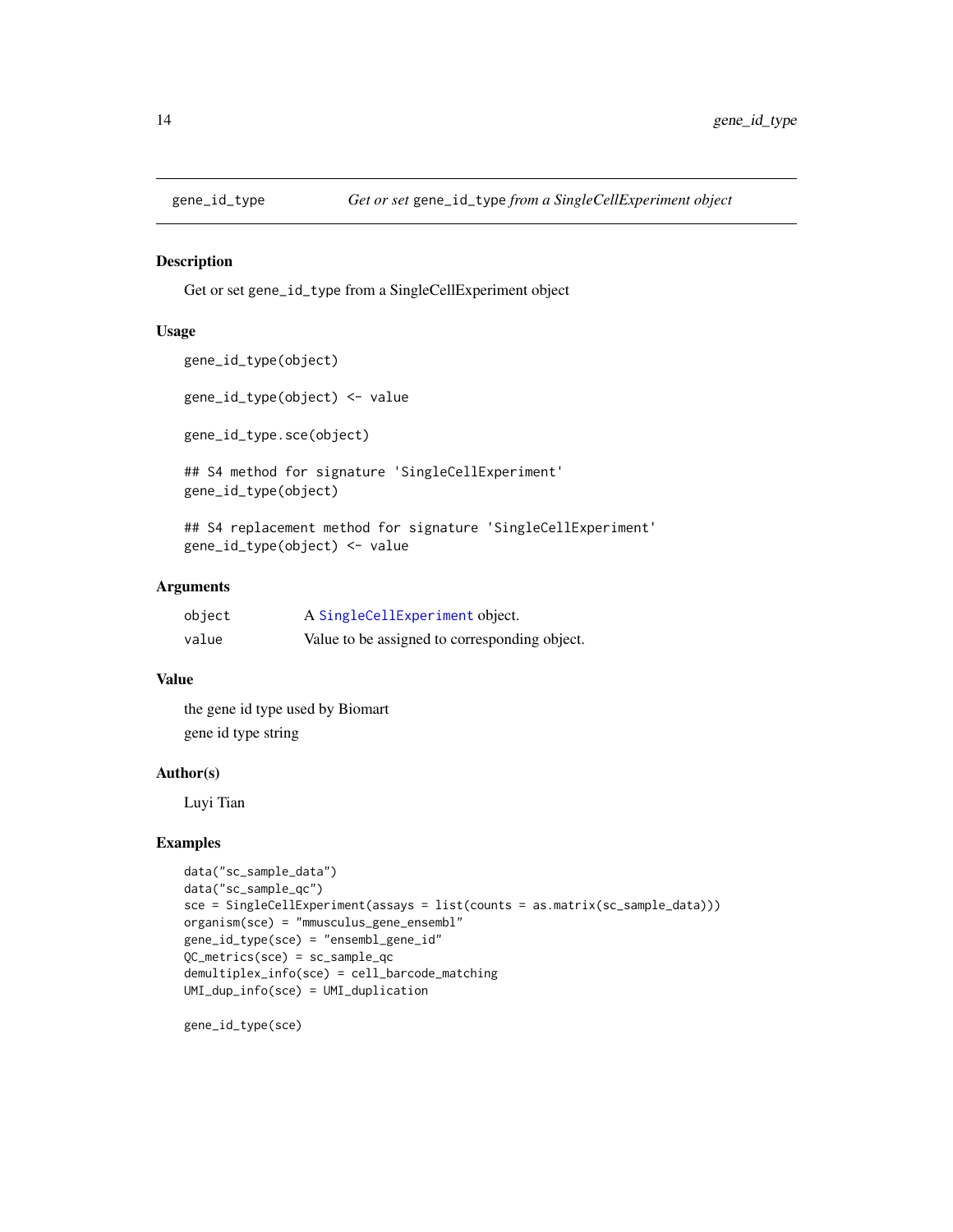<span id="page-14-0"></span>

Helper function to retrieve ERCC annotation as a dataframe in SAF format

## Usage

get\_ercc\_anno()

## Value

data.frame containing ERCC annotation

## Examples

```
## Not run:
ercc_anno <- get_ercc_anno()
```
## End(Not run)

get\_genes\_by\_GO *Get genes related to certain GO terms from biomart database*

## Description

Get genes related to certain GO terms from biomart database

## Usage

```
get_genes_by_GO(returns = "ensembl_gene_id",
 dataset = "mmusculus_gene_ensembl", go = NULL)
```
## Arguments

| returns | the gene id which is set as return. Default to be ensembled A possible list<br>of attributes can be retrieved using the function listAttributes from biomaRt<br>package. The commonly used id types are 'external_gene_name', 'ensembl_gene_id'<br>or 'entrezgene'. |
|---------|---------------------------------------------------------------------------------------------------------------------------------------------------------------------------------------------------------------------------------------------------------------------|
| dataset | Dataset you want to use. List of possible datasets can be retrieved using the<br>function listDatasets from biomaRt package.                                                                                                                                        |
| go      | a vector of GO terms                                                                                                                                                                                                                                                |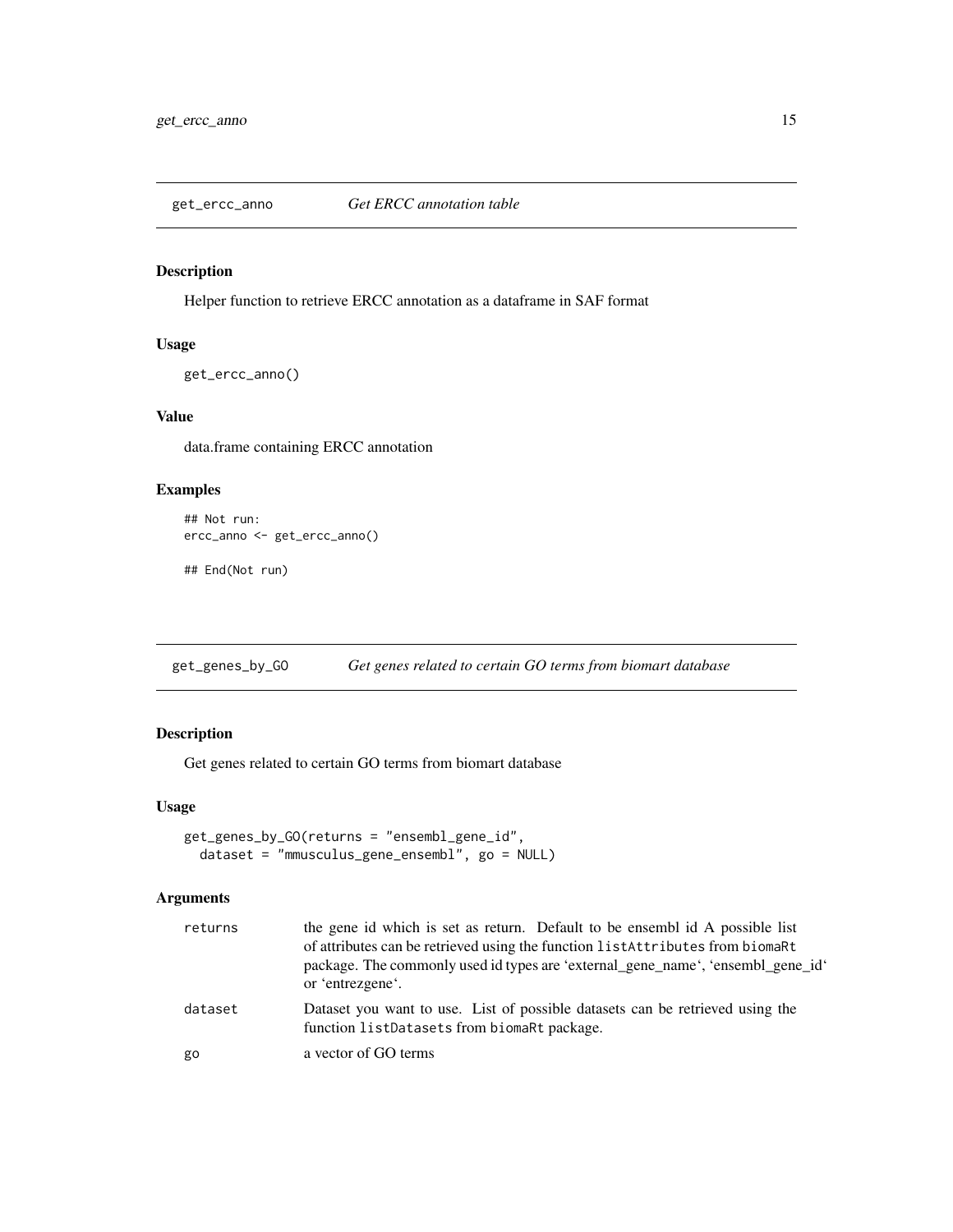## Details

Get genes related to certain GO terms from biomart database

## Value

a vector of gene ids.

## Examples

```
# get all genes under GO term GO:0005739 in mouse, return ensembl gene id
get_genes_by_GO(returns="ensembl_gene_id",
   dataset="mmusculus_gene_ensembl",
   go=c('GO:0005739'))
```
get\_read\_str *Get read structure for particular scRNA-seq protocol*

## Description

The supported protocols are:

- CelSeq
- CelSeq2
- DropSeq
- 10x (also called ChromiumV1)

If you know the structure of a specific protocol and would like it supported, please leave a issue post at www.github.com/luyitian/scPipe.

#### Usage

```
get_read_str(protocol)
```
#### Arguments

protocol name of the protocol

## Value

list of UMI and Barcode locations for use in other scPipe functions

#### Examples

get\_read\_str("celseq")

<span id="page-15-0"></span>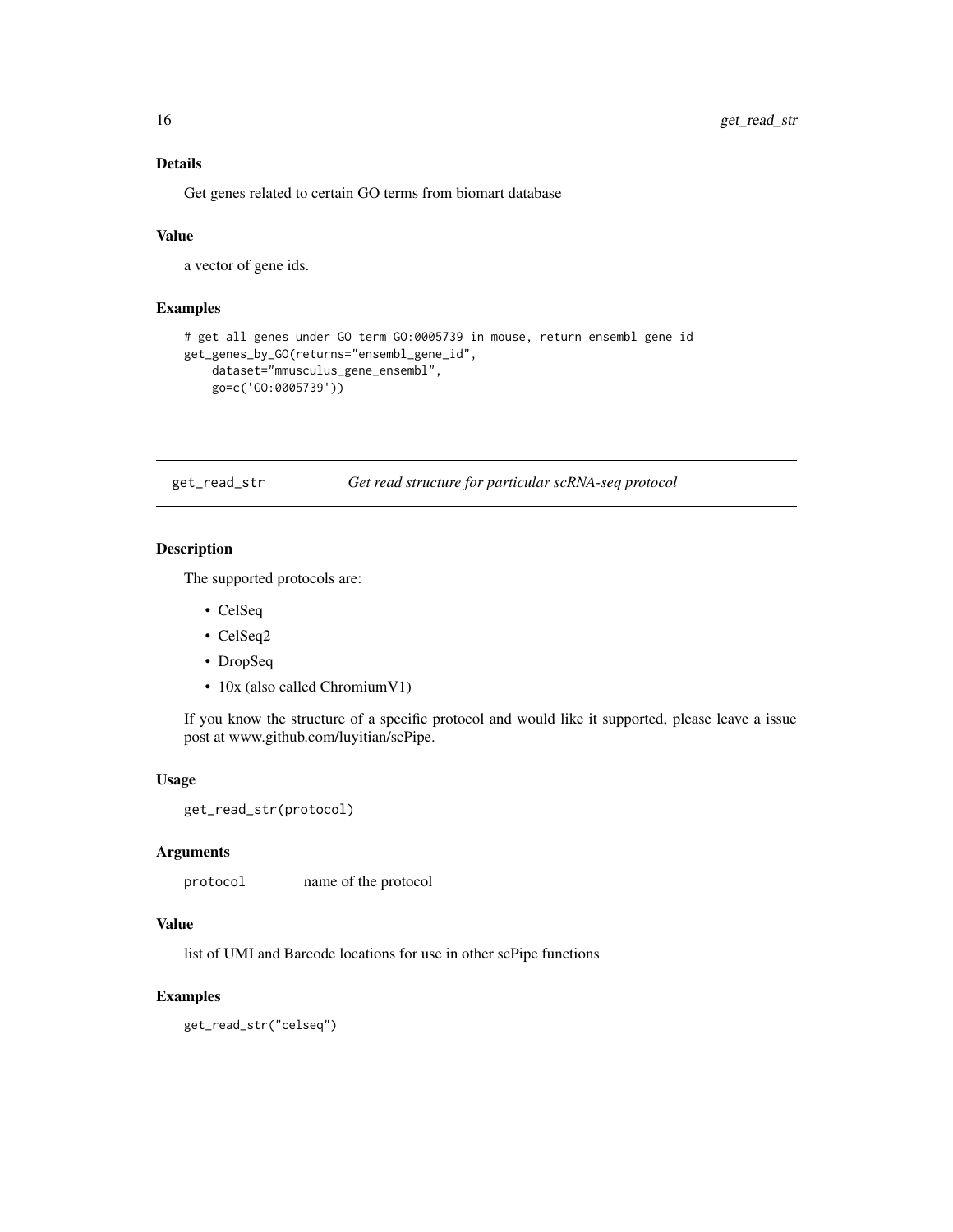<span id="page-16-0"></span>

Get or set organism from a SingleCellExperiment object

## Usage

```
organism.sce(object)
```
## S4 method for signature 'SingleCellExperiment' organism(object)

## S4 replacement method for signature 'SingleCellExperiment' organism(object) <- value

## Arguments

| object | A SingleCellExperiment object.                |
|--------|-----------------------------------------------|
| value  | Value to be assigned to corresponding object. |

## Value

organism string

## Author(s)

Luyi Tian

## Examples

```
data("sc_sample_data")
data("sc_sample_qc")
sce = SingleCellExperiment(assays = list(counts = as.matrix(sc_sample_data)))
organism(sce) = "mmusculus_gene_ensembl"
gene_id_type(sce) = "ensembl_gene_id"
QC_metrics(sce) = sc_sample_qc
demultiplex_info(sce) = cell_barcode_matching
UMI_dup_info(sce) = UMI_duplication
```
organism(sce)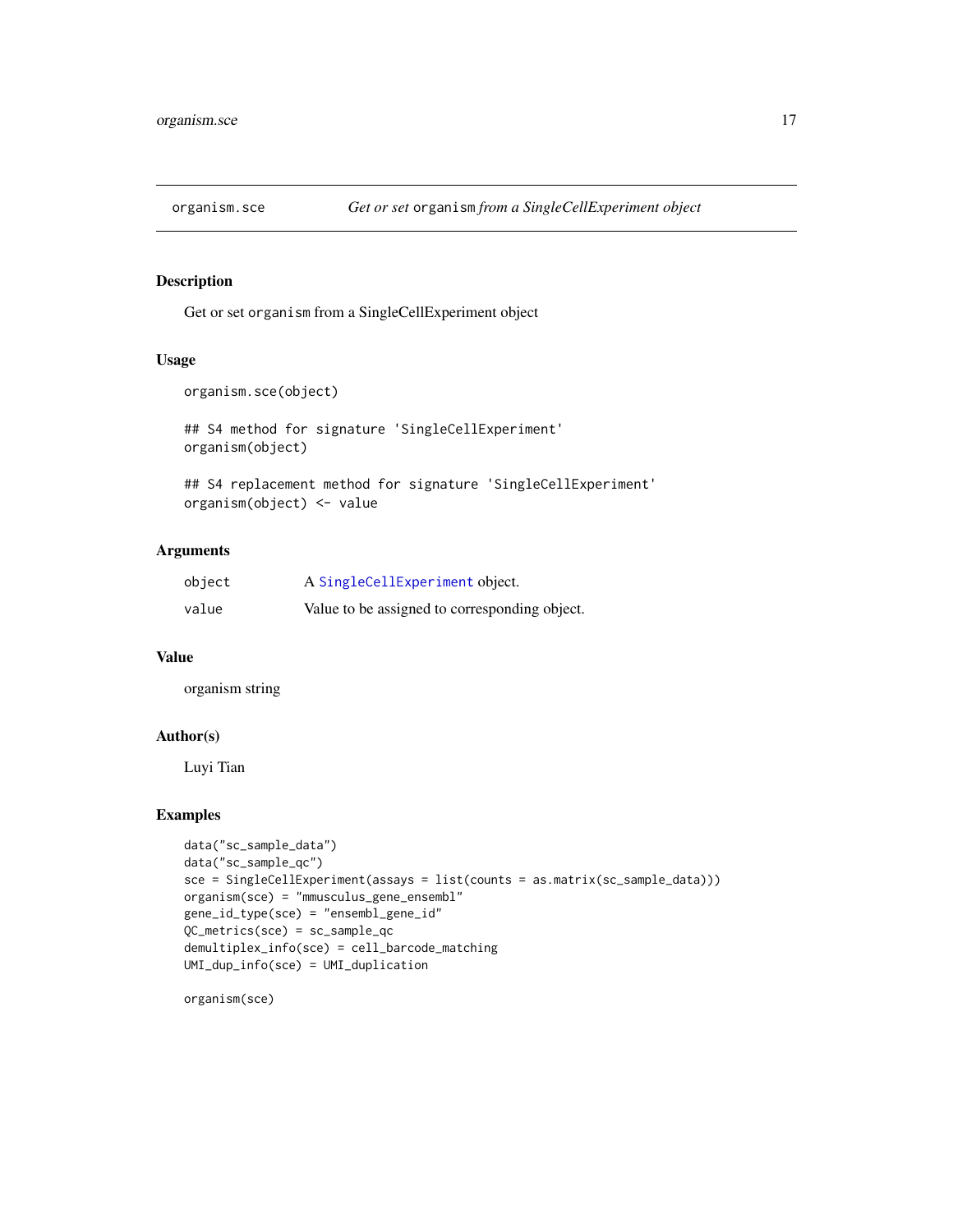<span id="page-17-0"></span>plot\_demultiplex *plot\_demultiplex*

#### Description

Plot cell barcode demultiplexing result for the SingleCellExperiment. The barcode demultiplexing result is shown using a barplot, with the bars indicating proportions of total reads. Barcode matches and mismatches are summarised along with whether or not the read mapped to the genome. High proportion of genome aligned reads with no barcode match may indicate barcode integration failure.

#### Usage

```
plot_demultiplex(sce)
```
#### Arguments

sce a SingleCellExperiment object

#### Value

a ggplot2 bar chart

#### Examples

```
data("sc_sample_data")
data("sc_sample_qc")
sce = SingleCellExperiment(assays = list(counts = as.matrix(sc_sample_data)))
organism(sce) = "mmusculus_gene_ensembl"
gene_id_type(sce) = "ensembl_gene_id"
QC_metrics(sce) = sc_sample_qc
demultiplex_info(sce) = cell_barcode_matching
UMI_dup_info(sce) = UMI_duplication
```
plot\_demultiplex(sce)

| plot_mapping |  |  |  | Plot mapping statistics for SingleCellExperiment object. |  |
|--------------|--|--|--|----------------------------------------------------------|--|
|--------------|--|--|--|----------------------------------------------------------|--|

## Description

Plot mapping statistics for SingleCellExperiment object.

#### Usage

```
plot_mapping(sce, sel_col = NULL, percentage = FALSE, dataname = "")
```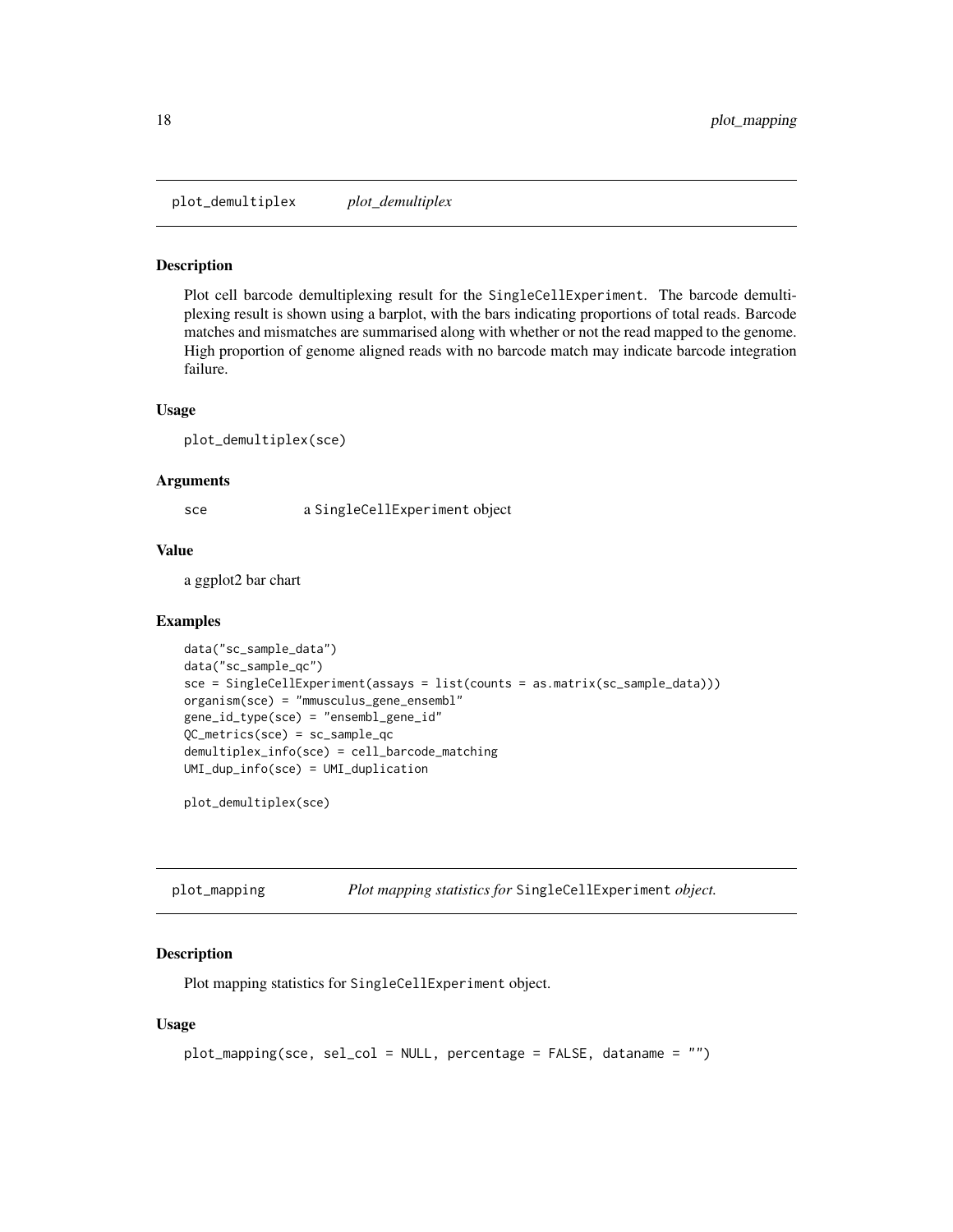## <span id="page-18-0"></span>plot\_QC\_pairs 19

## Arguments

| sce        | a SingleCellExperiment object                                                                                  |
|------------|----------------------------------------------------------------------------------------------------------------|
| sel_col    | a vector of column names, indicating the columns to use for plot. by default it<br>will be the mapping result. |
| percentage | TRUE to convert the number of reads to percentage                                                              |
| dataname   | the name of this dataset, used as plot title                                                                   |

## Value

a ggplot2 object

## Examples

```
data("sc_sample_data")
data("sc_sample_qc")
sce = SingleCellExperiment(assays = list(counts = as.matrix(sc_sample_data)))
organism(sce) = "mmusculus_gene_ensembl"
gene_id_type(sce) = "ensembl_gene_id"
QC_metrics(sce) = sc_sample_qc
demultiplex_info(sce) = cell_barcode_matching
UMI_dup_info(sce) = UMI_duplication
```
plot\_mapping(sce,percentage=TRUE,dataname="sc\_sample")

| plot_QC_pairs | Plot GGAlly pairs plot of QC statistics from SingleCellExperiment |
|---------------|-------------------------------------------------------------------|
|               | object                                                            |

## Description

Plot GGAlly pairs plot of QC statistics from SingleCellExperiment object

## Usage

```
plot_QC_pairs(sce, sel_col = NULL)
```
## Arguments

| sce     | a SingleCellExperiment object                                                   |
|---------|---------------------------------------------------------------------------------|
| sel col | a vector of column names which indicate the columns to use for plot. By default |
|         | it will be the statistics generated by 'calculate_QC_metrics()'                 |

## Value

a ggplot2 object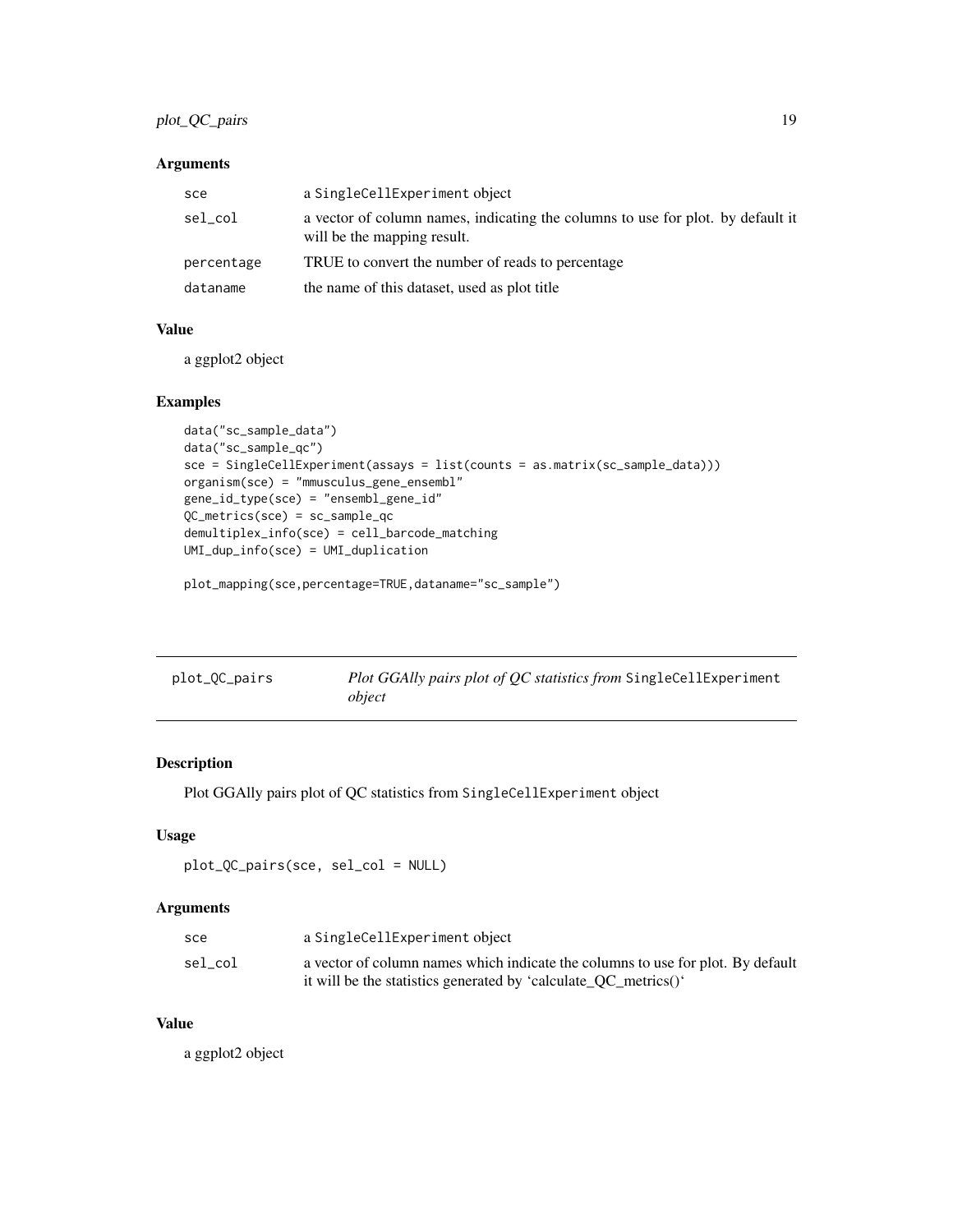## Examples

```
data("sc_sample_data")
data("sc_sample_qc")
sce = SingleCellExperiment(assays = list(counts = as.matrix(sc_sample_data)))
organism(sce) = "mmusculus_gene_ensembl"
gene_id_type(sce) = "ensembl_gene_id"
QC_metrics(sce) = sc_sample_qc
demultiplex_info(sce) = cell_barcode_matching
UMI_dup_info(sce) = UMI_duplication
sce = detect_outlier(sce)
```
plot\_QC\_pairs(sce)

plot\_UMI\_dup *Plot UMI duplication frequency*

#### Description

Plot the UMI duplication frequency.

#### Usage

plot\_UMI\_dup(sce, log10\_x = TRUE)

## Arguments

| sce       | a SingleCellExperiment object           |
|-----------|-----------------------------------------|
| $log10_x$ | whether to use $log10$ scale for x axis |

#### Value

a line chart of the UMI duplication frequency

## Examples

```
data("sc_sample_data")
data("sc_sample_qc")
sce = SingleCellExperiment(assays = list(counts = as.matrix(sc_sample_data)))
organism(sce) = "mmusculus_gene_ensembl"
gene_id_type(sce) = "ensembl_gene_id"
OC_metrics(sce) = sc_sample_qc
demultiplex_info(sce) = cell_barcode_matching
UMI_dup_info(sce) = UMI_duplication
```
plot\_UMI\_dup(sce)

<span id="page-19-0"></span>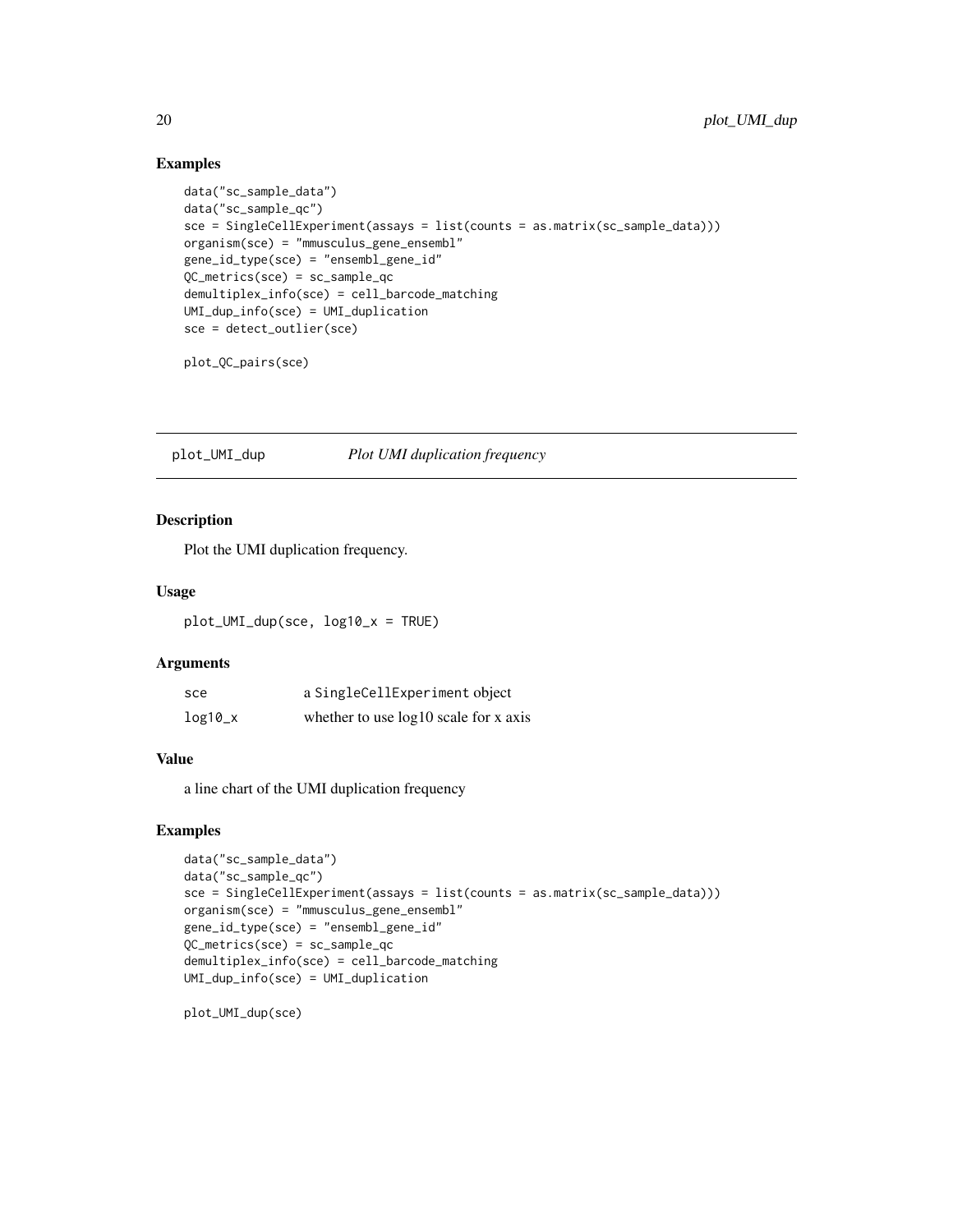<span id="page-20-0"></span>

Get or set quality control metrics in a SingleCellExperiment object

## Usage

```
QC_metrics(object)
QC_metrics(object) <- value
QC_metrics.sce(object)
## S4 method for signature 'SingleCellExperiment'
QC_metrics(object)
## S4 replacement method for signature 'SingleCellExperiment'
```

```
QC_metrics(object) <- value
```
## Arguments

| object | A SingleCellExperiment object.                |
|--------|-----------------------------------------------|
| value  | Value to be assigned to corresponding object. |

## Value

a dataframe of quality control matrics

A DataFrame of quality control metrics.

## Author(s)

Luyi Tian

## Examples

```
data("sc_sample_data")
data("sc_sample_qc")
sce = SingleCellExperiment(assays = list(counts = as.matrix(sc_sample_data)))
QC_metrics(sce) = sc_sample_qc
```
head(QC\_metrics(sce))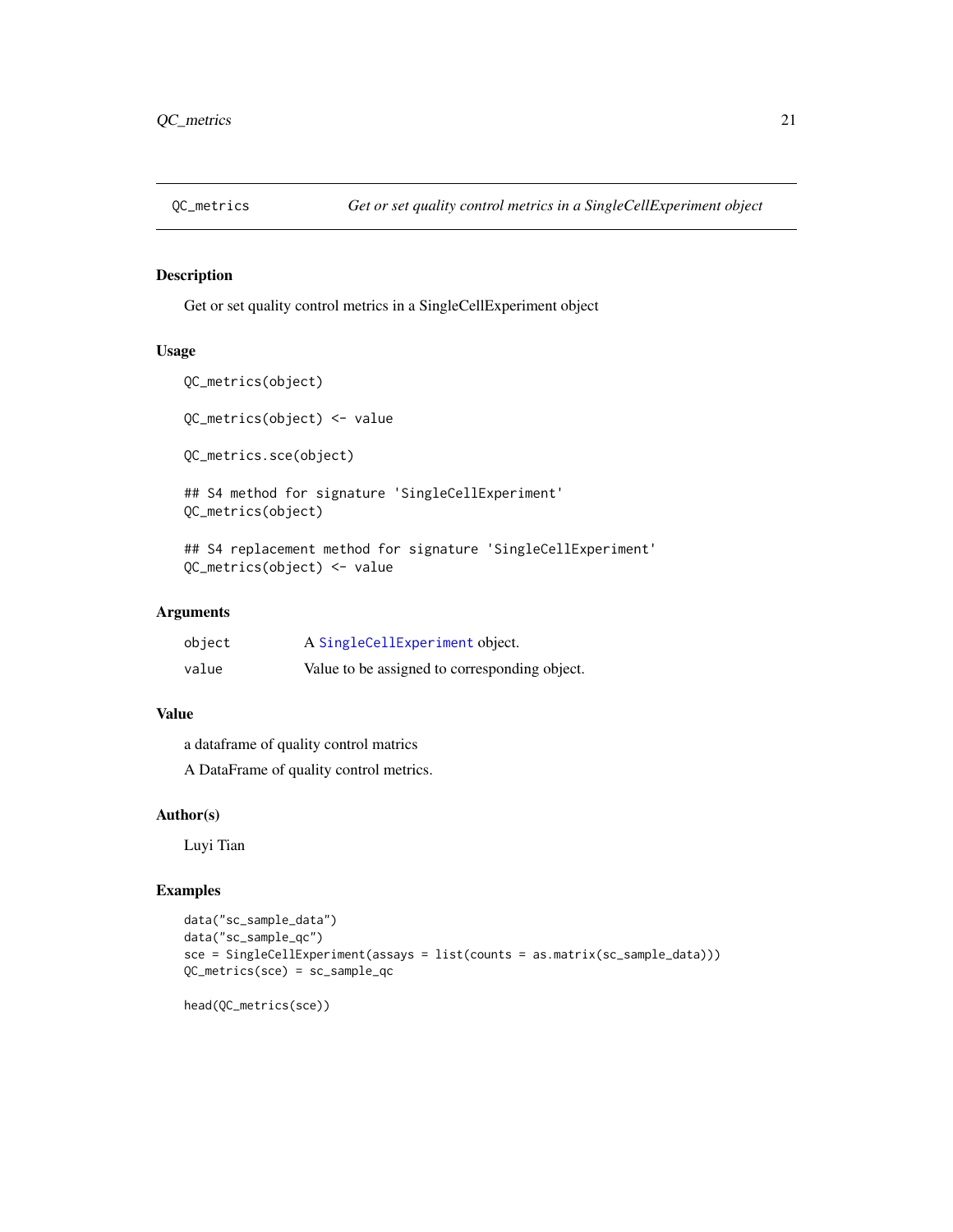<span id="page-21-0"></span>

Removes outliers flagged by detect\_outliers()

#### Usage

```
remove_outliers(sce)
```
#### Arguments

sce a SingleCellExperiment object

#### Value

a SingleCellExperiment object without outliers

#### Examples

```
data("sc_sample_data")
data("sc_sample_qc")
sce = SingleCellExperiment(assays = list(counts = as.matrix(sc_sample_data)))
organism(sce) = "mmusculus_gene_ensembl"
gene_id_type(sce) = "ensembl_gene_id"
QC_metrics(sce) = sc_sample_qc
demultiplex_info(sce) = cell_barcode_matching
UMI_dup_info(sce) = UMI_duplication
sce = detect_outlier(sce)
dim(sce)
sce = remove_outliers(sce)
dim(sce)
```
scPipe *scPipe - single cell RNA-seq pipeline*

## Description

The scPipe will do cell barcode demultiplexing, UMI deduplication and quality control on fastq data generated from all protocols

#### Author(s)

Luyi Tian <tian.1@wehi.edu.au>; Shian Su <su.s@wehi.edu.au>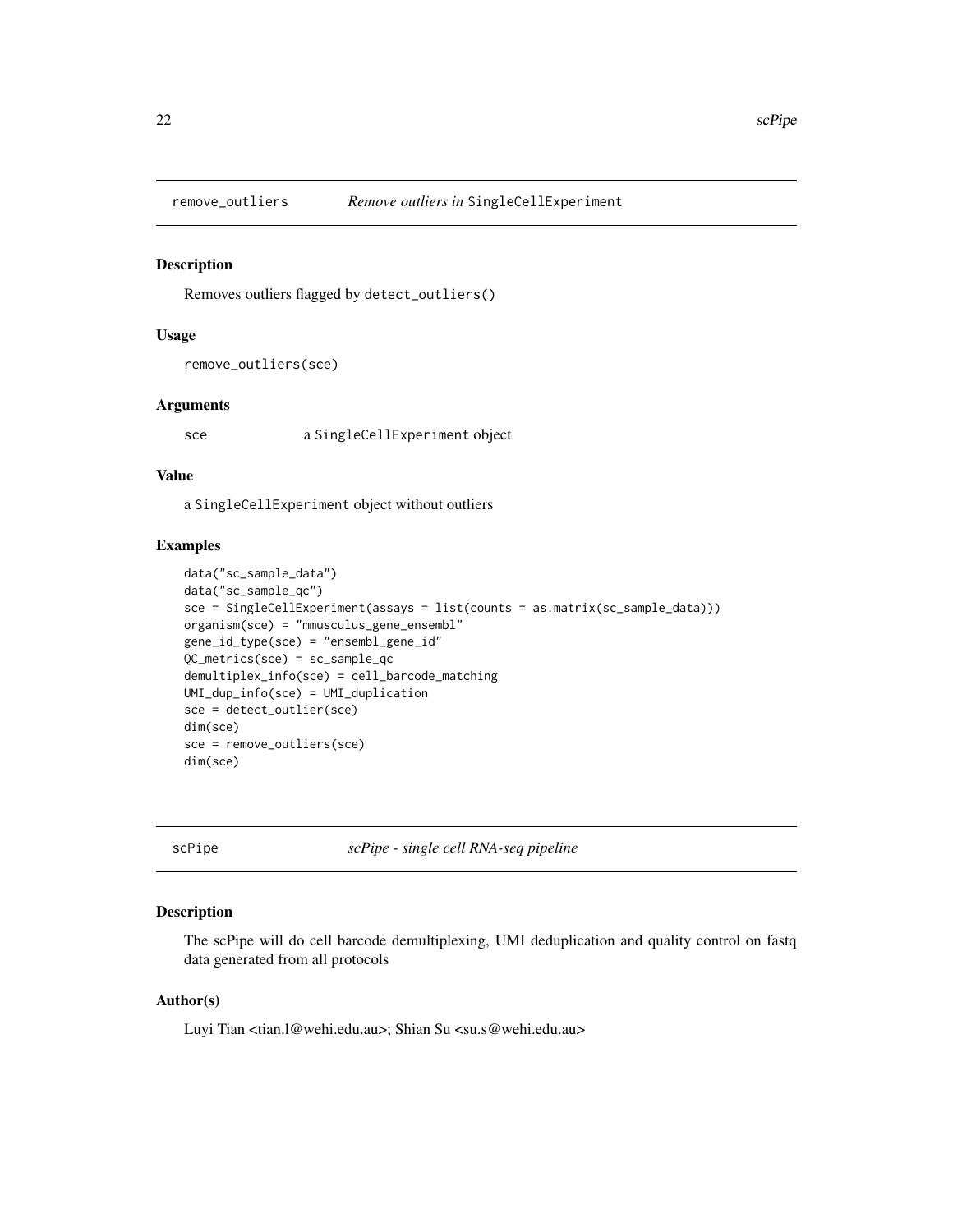<span id="page-22-0"></span>update the cell barcode tag in bam file with corrected barcode output to a new bam file. the function will be useful for methods that use the cell barcode information from bam file, such as 'Demuxlet'

#### Usage

```
sc_correct_bam_bc(inbam, outbam, bc_anno, max_mis = 1, bam_tags = list(am =
  "YE", ge = "GE", bc = "BC", mb = "OX"), mito = "MT", nthreads = 1)
```
#### Arguments

| inbam      | input bam file. This should be the output of sc_exon_mapping                                               |
|------------|------------------------------------------------------------------------------------------------------------|
| outbam     | output bam file with updated cell barcode                                                                  |
| bc_anno    | barcode annotation, first column is cell id, second column is cell barcode se-<br>quence                   |
| $max\_mis$ | maximum mismatch allowed in barcode. (default: 1)                                                          |
| bam_tags   | list defining BAM tags where mapping information is stored.                                                |
|            | • "am": mapping status tag<br>• "ge": gene id<br>• "bc": cell barcode tag<br>• "mb": molecular barcode tag |
| mito       | mitochondrial chromosome name. This should be consistant with the chromo-<br>some names in the bam file.   |
| nthreads   | number of threads to use. (default: 1)                                                                     |

#### Value

no return

## Examples

```
data_dir="celseq2_demo"
barcode_annotation_fn = system.file("extdata", "barcode_anno.csv",
   package = "scPipe")
## Not run:
# refer to the vignettes for the complete workflow
...
sc_correct_bam_bc(file.path(data_dir, "out.map.bam"),
    file.path(data_dir, "out.map.clean.bam"),
   barcode_annotation_fn)
...
```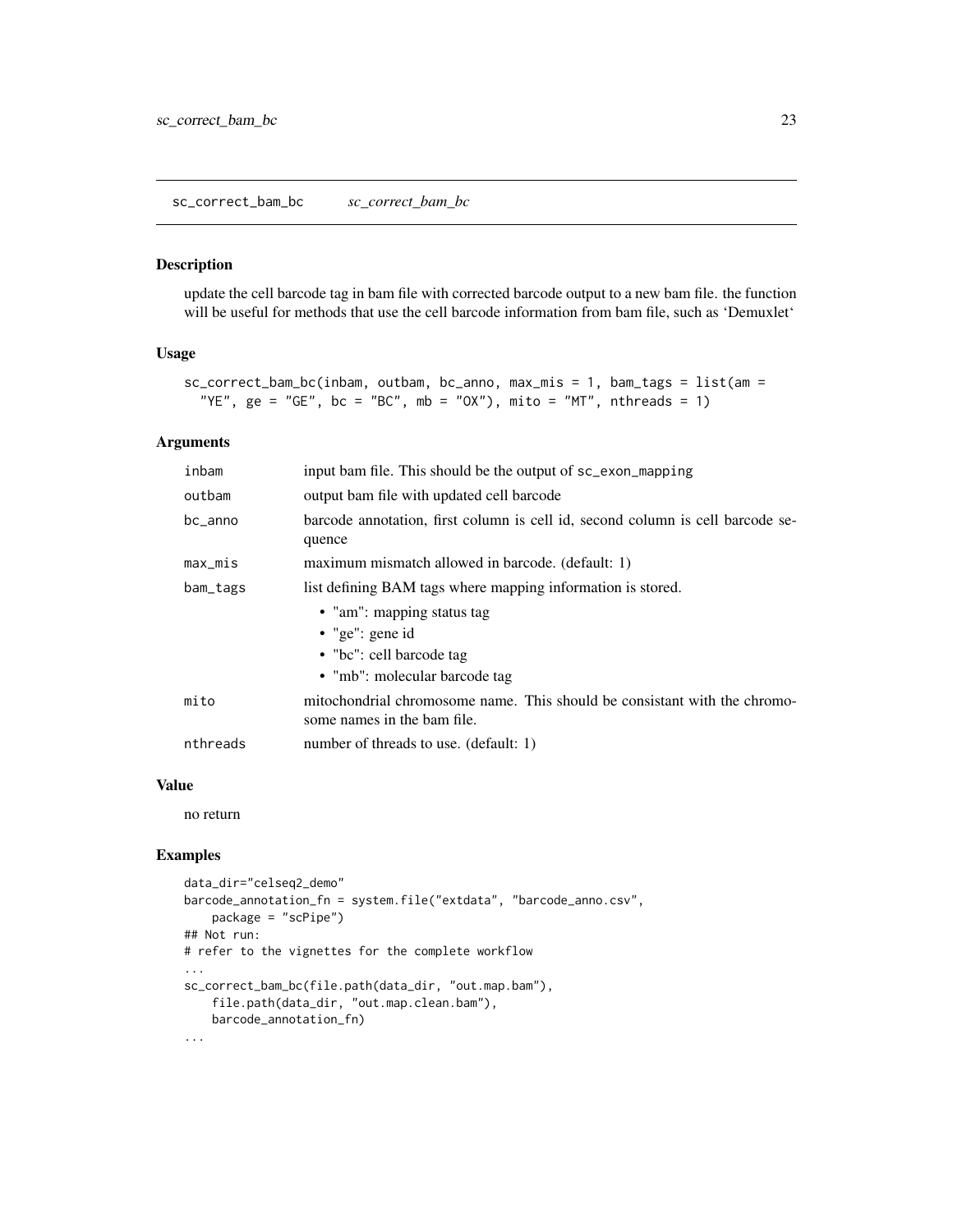<span id="page-23-0"></span>## End(Not run)

sc\_count\_aligned\_bam *sc\_count\_aligned\_bam*

### Description

Wrapper to run [sc\\_exon\\_mapping](#page-28-1), [sc\\_demultiplex](#page-24-1) and [sc\\_gene\\_counting](#page-29-1) with a single command

## Usage

```
sc_count_aligned_bam(inbam, outbam, annofn, bam_tags = list(am = "YE", ge =
  "GE", bc = "BC", mb = "OX"), bc \_\_\_\_\_\ = 8, UML \_\_\_\_\_\_\_5, stnd = TRUE,
  fix\_chr = FALSE, outdir, bc\_anno, max\_mis = 1, mito = "MT",has_UMI = TRUE, UMI_cor = 1, gene_fl = FALSE, keep_mapped_bam = TRUE,
 nthreads = 1)
```
## Arguments

| inbam      | input aligned bam file. can have multiple files as input                                                                                         |
|------------|--------------------------------------------------------------------------------------------------------------------------------------------------|
| outbam     | output bam filename                                                                                                                              |
| annofn     | single string or vector of gff3 annotation filenames, data.frame in SAF format<br>or GRanges object containing complete gene_id metadata column. |
| bam_tags   | list defining BAM tags where mapping information is stored.                                                                                      |
|            | • "am": mapping status tag                                                                                                                       |
|            | $\bullet$ "ge": gene id                                                                                                                          |
|            | • "bc": cell barcode tag                                                                                                                         |
|            | • "mb": molecular barcode tag                                                                                                                    |
| bc_len     | total barcode length                                                                                                                             |
| UMI_len    | UMI length                                                                                                                                       |
| stnd       | TRUE to perform strand specific mapping. (default: TRUE)                                                                                         |
| fix_chr    | TRUE to add 'chr' to chromosome names, MT to chrM. (default: FALSE)                                                                              |
| outdir     | output folder                                                                                                                                    |
| bc_anno    | barcode annotation, first column is cell id, second column is cell barcode se-<br>quence                                                         |
| $max\_mis$ | maximum mismatch allowed in barcode. (default: 1)                                                                                                |
| mito       | mitochondrial chromosome name. This should be consistant with the chromo-<br>some names in the bam file.                                         |
| $has\_UMI$ | whether the protocol contains UMI (default: TRUE)                                                                                                |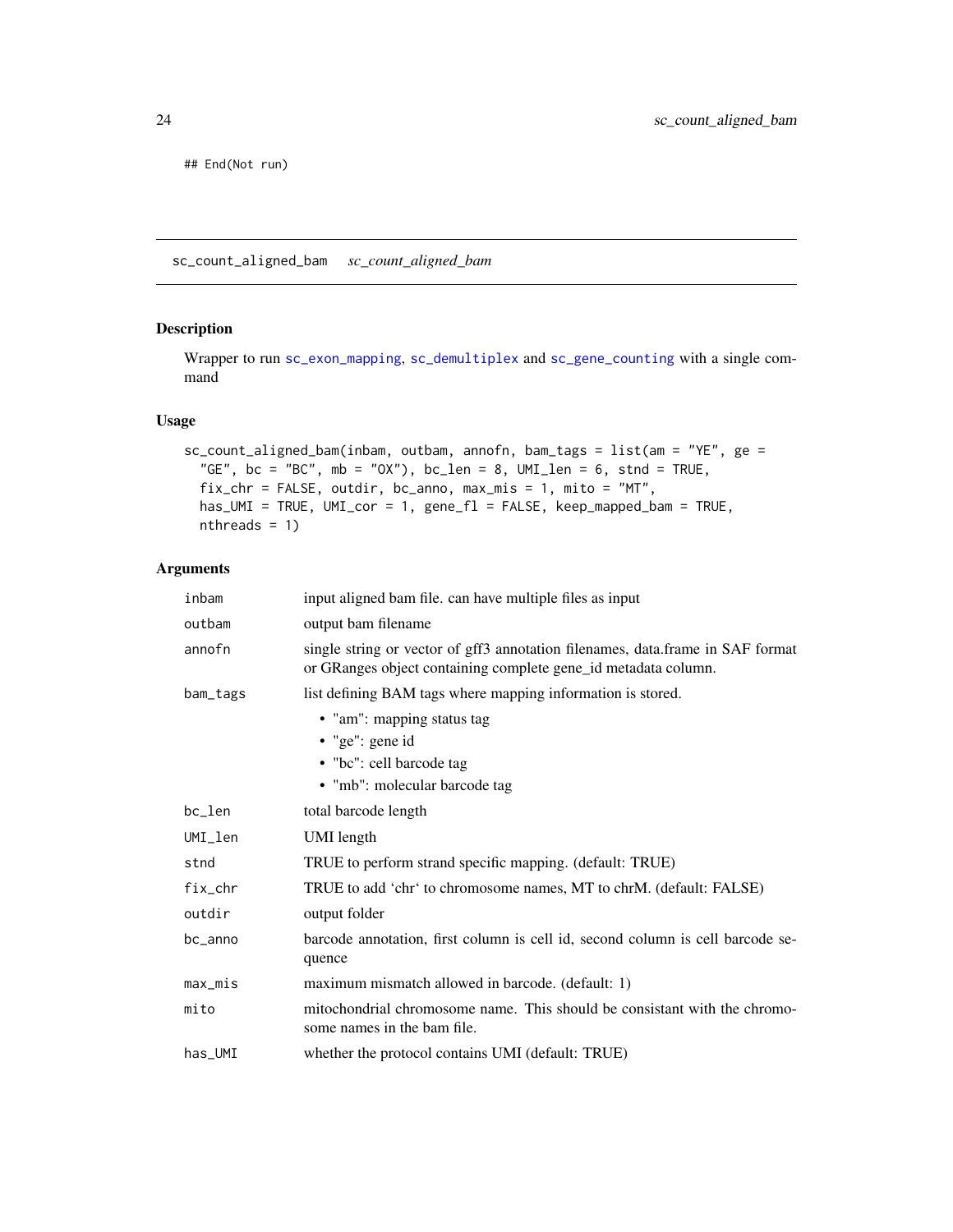## <span id="page-24-0"></span>sc\_demultiplex 25

| $UMI_{cor}$     | correct UMI sequencing error: 0 means no correction, 1 means simple correction<br>and merge UMI with distance 1. 2 means merge on both UMI alignment position<br>match. |
|-----------------|-------------------------------------------------------------------------------------------------------------------------------------------------------------------------|
| gene_fl         | whether to remove low abundance genes. A gene is considered to have low<br>abundance if only one copy of one UMI is associated with it.                                 |
| keep_mapped_bam |                                                                                                                                                                         |
|                 | TRUE if feature mapped bam file should be retained.                                                                                                                     |
| nthreads        | number of threads to use. (default: 1)                                                                                                                                  |

#### Value

no return

## Examples

```
## Not run:
sc_count_aligned_bam(
  inbam = "aligned.bam",
 outbam = "mapped.bam",
  annofn = c("MusMusculus-GRCm38p4-UCSC.gff3", "ERCC92_anno.gff3"),
  outdir = "output",
  bc_anno = "barcodes.csv"
)
## End(Not run)
```
<span id="page-24-1"></span>sc\_demultiplex *sc\_demultiplex*

#### Description

Process bam file by cell barcode, output to outdir/count/[cell\_id].csv. the output contains information for all reads that can be mapped to exons. including the gene id, UMI of that read and the distance to transcript end position.

#### Usage

```
sc_demultiplex(inbam, outdir, bc_anno, max_mis = 1, bam_tags = list(am =
  "YE", ge = "GE", bc = "BC", mb = "OX"), mito = "MT", has\_UMI = TRUE,nthreads = 1)
```
#### Arguments

| inbam  | input bam file. This should be the output of sc_exon_mapping |
|--------|--------------------------------------------------------------|
| outdir | output folder                                                |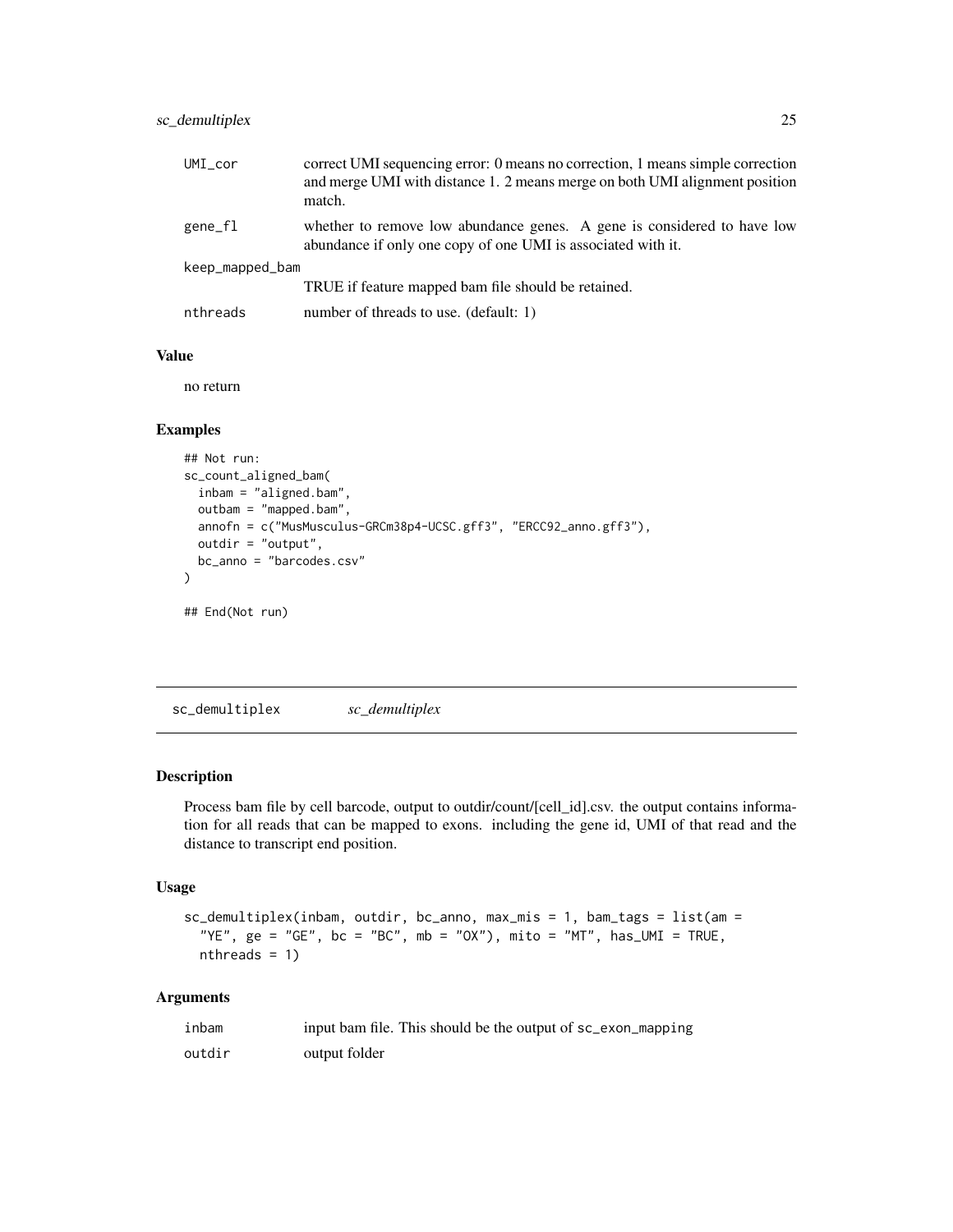<span id="page-25-0"></span>

| bc_anno    | barcode annotation, first column is cell id, second column is cell barcode se-<br>quence                 |
|------------|----------------------------------------------------------------------------------------------------------|
| $max\_mis$ | maximum mismatch allowed in barcode. (default: 1)                                                        |
| bam_tags   | list defining BAM tags where mapping information is stored.                                              |
|            | • "am": mapping status tag                                                                               |
|            | • "ge": gene id                                                                                          |
|            | • "bc": cell barcode tag                                                                                 |
|            | • "mb": molecular barcode tag                                                                            |
| mito       | mitochondrial chromosome name. This should be consistant with the chromo-<br>some names in the bam file. |
| $has\_UMI$ | whether the protocol contains UMI (default: TRUE)                                                        |
| nthreads   | number of threads to use. (default: 1)                                                                   |

## Value

no return

#### Examples

```
data_dir="celseq2_demo"
barcode_annotation_fn = system.file("extdata", "barcode_anno.csv",
   package = "scPipe")
## Not run:
# refer to the vignettes for the complete workflow
...
sc_demultiplex(file.path(data_dir, "out.map.bam"),
   data_dir,
   barcode_annotation_fn,has_UMI=FALSE)
...
```
## End(Not run)

sc\_demultiplex\_and\_count

*sc\_demultiplex\_and\_count*

## Description

Wrapper to run [sc\\_demultiplex](#page-24-1) and [sc\\_gene\\_counting](#page-29-1) with a single command

## Usage

```
sc_demultiplex_and_count(inbam, outdir, bc_anno, max_mis = 1,
  \text{bam\_tags} = \text{list}(\text{am} = \text{"YE"}\text{, ge} = \text{"GE"}\text{, bc} = \text{"BC"}\text{, mb} = \text{"OX"}\text{), mito} = \text{"MT"}\text{,}has_UMI = TRUE, UMI_cor = 1, gene_fl = FALSE, nthreads = 1)
```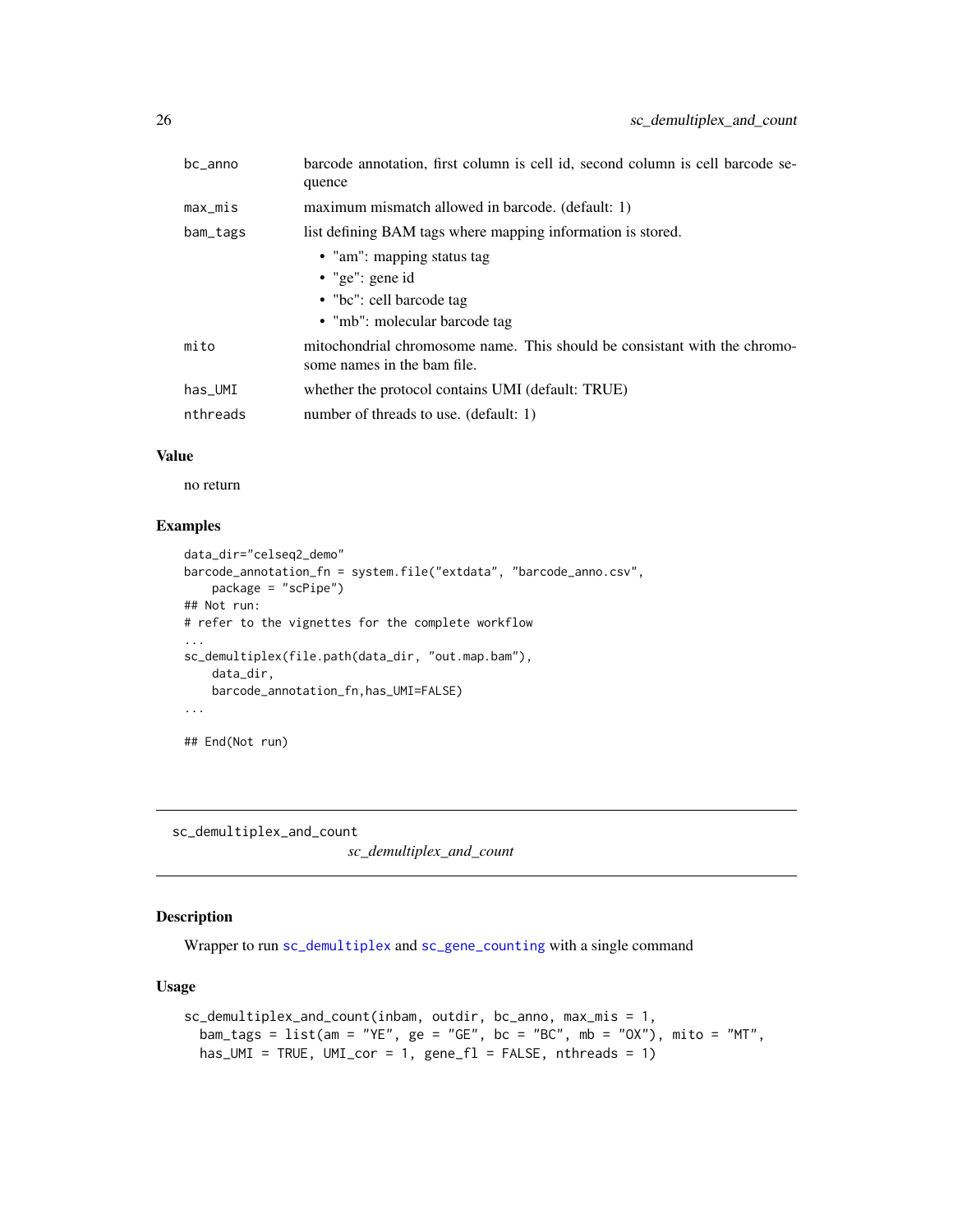## Arguments

| inbam       | input bam file. This should be the output of sc_exon_mapping                                                                                                            |  |
|-------------|-------------------------------------------------------------------------------------------------------------------------------------------------------------------------|--|
| outdir      | output folder                                                                                                                                                           |  |
| bc_anno     | barcode annotation, first column is cell id, second column is cell barcode se-<br>quence                                                                                |  |
| $max\_mis$  | maximum mismatch allowed in barcode. (default: 1)                                                                                                                       |  |
| bam_tags    | list defining BAM tags where mapping information is stored.                                                                                                             |  |
|             | • "am": mapping status tag<br>$\bullet$ "ge": gene id<br>• "bc": cell barcode tag<br>• "mb": molecular barcode tag                                                      |  |
| mito        | mitochondrial chromosome name. This should be consistant with the chromo-<br>some names in the bam file.                                                                |  |
| has_UMI     | whether the protocol contains UMI (default: TRUE)                                                                                                                       |  |
| $UMI_{cor}$ | correct UMI sequencing error: 0 means no correction, 1 means simple correction<br>and merge UMI with distance 1. 2 means merge on both UMI alignment position<br>match. |  |
| gene_fl     | whether to remove low abundance genes. A gene is considered to have low<br>abundance if only one copy of one UMI is associated with it.                                 |  |
| nthreads    | number of threads to use. (default: 1)                                                                                                                                  |  |

## Value

no return

## Examples

```
## Not run:
refer to the vignettes for the complete workflow, replace demultiplex and
count with single command:
...
sc_demultiplex_and_count(
   file.path(data_dir, "out.map.bam"),
   data_dir,
   barcode_annotation_fn,
   has_UMI = FALSE
\mathcal{L}...
## End(Not run)
```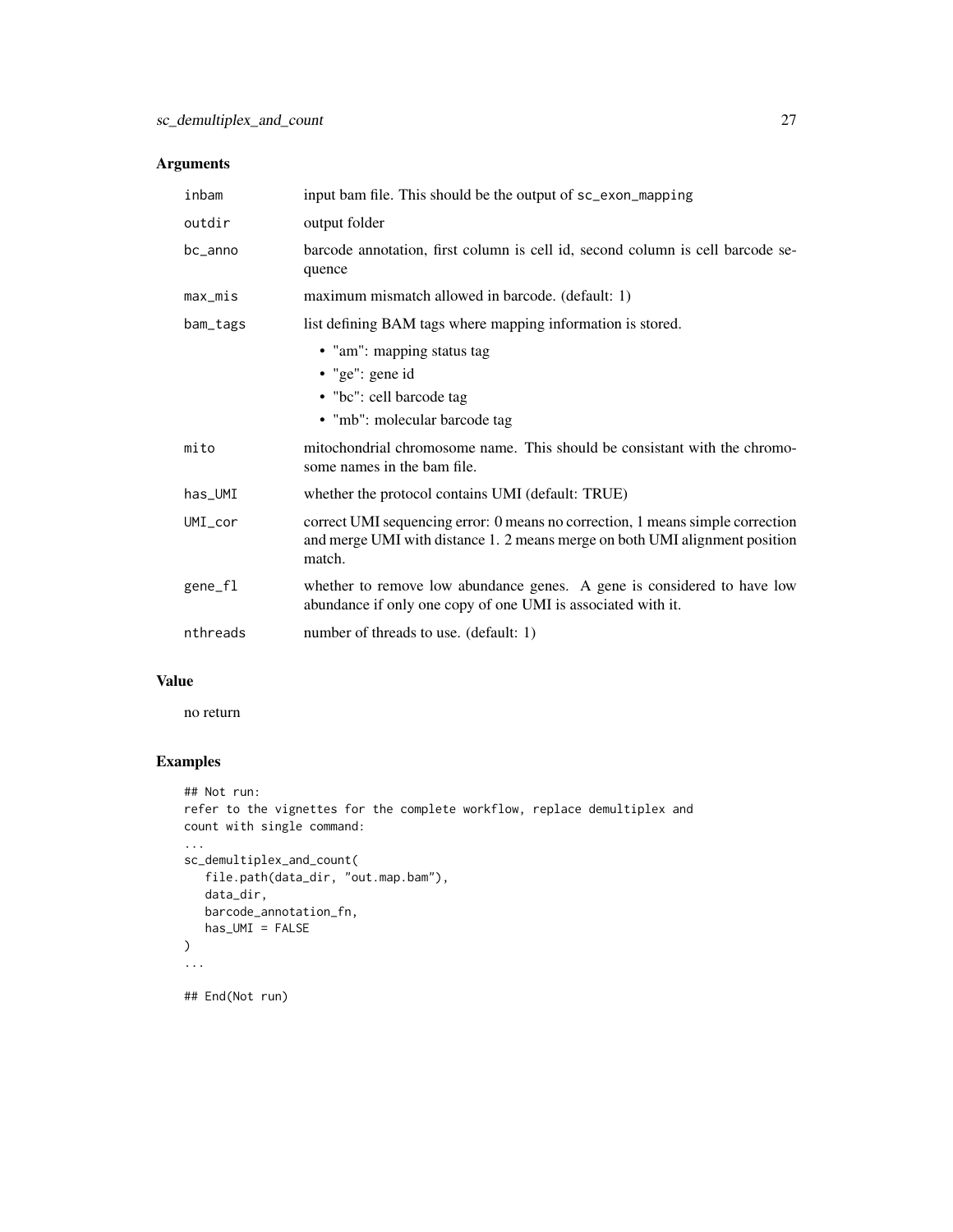<span id="page-27-0"></span>sc\_detect\_bc *sc\_detect\_bc*

#### Description

Detect cell barcode and generate the barcode annotation

#### Usage

```
sc_detect_bc(infq, outcsv, prefix = "CELL_", bc_len, max_reads = 1e+06,
 min\_count = 10, number_of_cells = 10000, max\_mismatch = 1,
 white_list_file = NULL)
```
## Arguments

| infq            | input fast of file, shoule be the output file of sc_trim_barcode                                                                                                                                                               |  |
|-----------------|--------------------------------------------------------------------------------------------------------------------------------------------------------------------------------------------------------------------------------|--|
| outcsy          | output barcode annotation                                                                                                                                                                                                      |  |
| prefix          | the prefix of cell name (default: 'CELL_')                                                                                                                                                                                     |  |
| bc_len          | the length of cell barcode, should be consistent with bl1+bl2 in sc_trim_barcode                                                                                                                                               |  |
| max_reads       | the maximum of reads processed (default: 1,000,000)                                                                                                                                                                            |  |
| $min\_count$    | minimum counts to keep, barcode will be discarded if it has lower count. Default<br>value is 10. This should be set according to max_reads.                                                                                    |  |
| number_of_cells |                                                                                                                                                                                                                                |  |
|                 | number of cells kept in result. (default: 10000)                                                                                                                                                                               |  |
| max_mismatch    | the maximum mismatch allowed. Barcodes within this number will be consid-<br>ered as sequence error and merged. (default: 1)                                                                                                   |  |
| white_list_file |                                                                                                                                                                                                                                |  |
|                 | a file that list all the possible barcodes each row is a barcode sequence, the list<br>for 10x can be found at: https://community.10xgenomics.com/t5/Data-Sharing/List-<br>of-valid-cellular-barcodes/td-p/527 (default: NULL) |  |

## Value

no return

#### Examples

```
## Not run:
# `sc_detect_bc`` should run before `sc_demultiplex` for
# Drop-seq or 10X protocols
sc_detect_bc("input.fastq","output.cell_index.csv",bc_len=8)
sc_demultiplex(...,"output.cell_index.csv")
```
## End(Not run)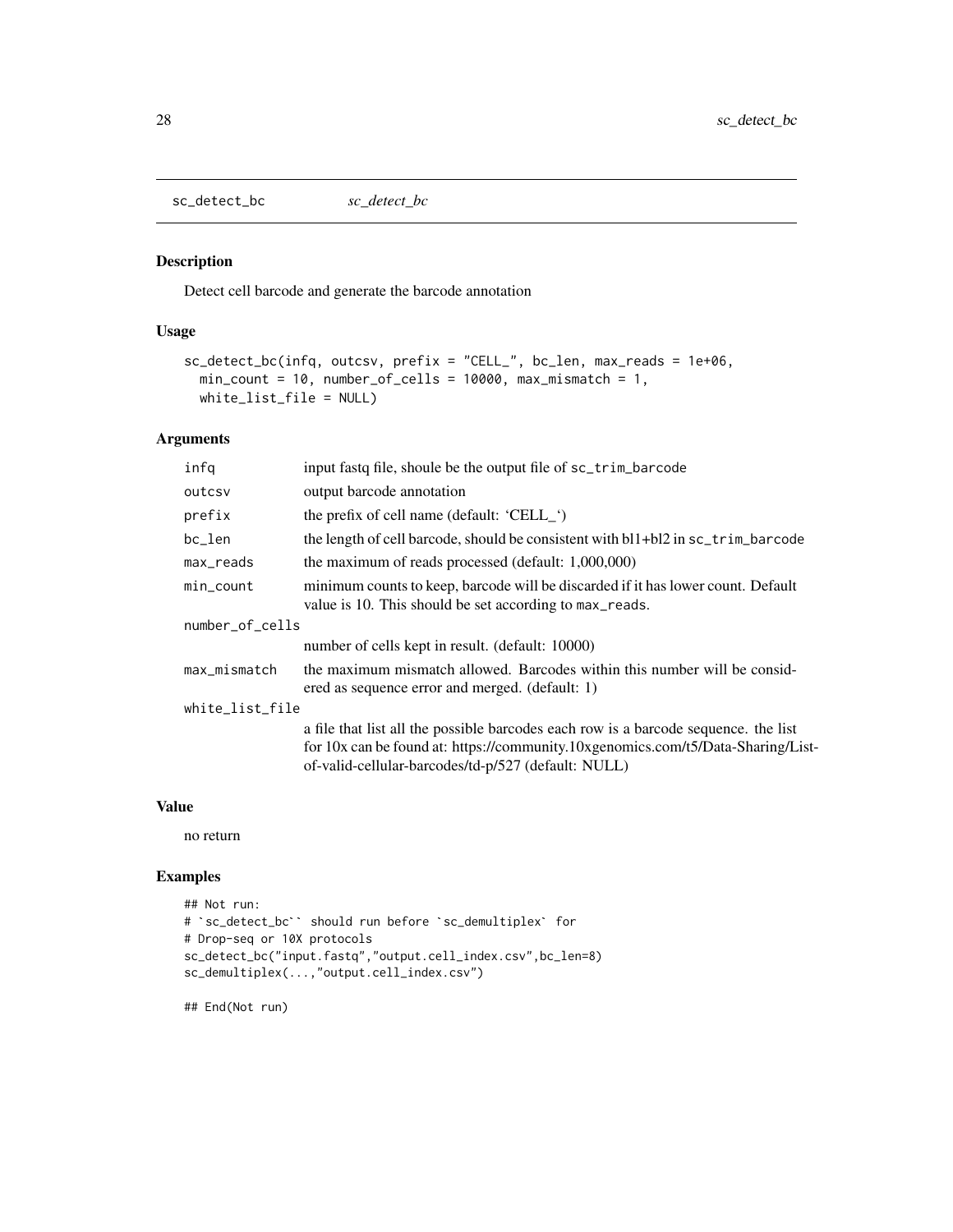<span id="page-28-1"></span><span id="page-28-0"></span>Map aligned reads to exon annotation. The result will be written into optional fields in bam file with different tags. Following this link for more information regarding to bam file format: http://samtools.github.io/hts-specs

The function can accept multiple bam file as input, if multiple bam file is provided and the 'bc\_len' is zero, then the function will use the barcode in the 'barcode\_vector' to insert into the 'bc' bam tag. So the length of 'barcode\_vector' and the length of 'inbam' should be the same If this is the case then the 'max\_mis' argument in 'sc\_demultiplex' should be zero. If 'be\_len' is larger than zero, then the function will still seek for barcode in fastq headers with given length. In this case each bam file is not treated as from a single cell.

#### Usage

```
sc_exon_mapping(inbam, outbam, annofn, bam_tags = list(am = "YE", ge = "GE",
 bc = "BC", mb = "OX"), bc_len = 8, barcode_vector = "", UMI_len = 6,
 stnd = TRUE, fix_{chr} = FALSE, nthreads = 1)
```
#### Arguments

| inbam       | input aligned bam file. can have multiple files as input                                                                                              |  |
|-------------|-------------------------------------------------------------------------------------------------------------------------------------------------------|--|
| outbam      | output bam filename                                                                                                                                   |  |
| annofn      | single string or vector of gff3 annotation filenames, data.frame in SAF format<br>or GRanges object containing complete gene_id metadata column.      |  |
| bam_tags    | list defining BAM tags where mapping information is stored.                                                                                           |  |
|             | • "am": mapping status tag<br>• "ge": gene id<br>• "bc": cell barcode tag<br>• "mb": molecular barcode tag                                            |  |
| bc_len      | total barcode length                                                                                                                                  |  |
|             | barcode_vector a list of barcode if each individual bam is a single cell. (default: NULL). The<br>barcode should be of the same length for each cell. |  |
| $UMI$ $1en$ | UMI length                                                                                                                                            |  |
| stnd        | TRUE to perform strand specific mapping. (default: TRUE)                                                                                              |  |
| $fix\_chr$  | TRUE to add 'chr' to chromosome names, MT to chrM. (default: FALSE)                                                                                   |  |
| nthreads    | number of threads to use. (default: 1)                                                                                                                |  |

#### Value

generates a bam file with exons assigned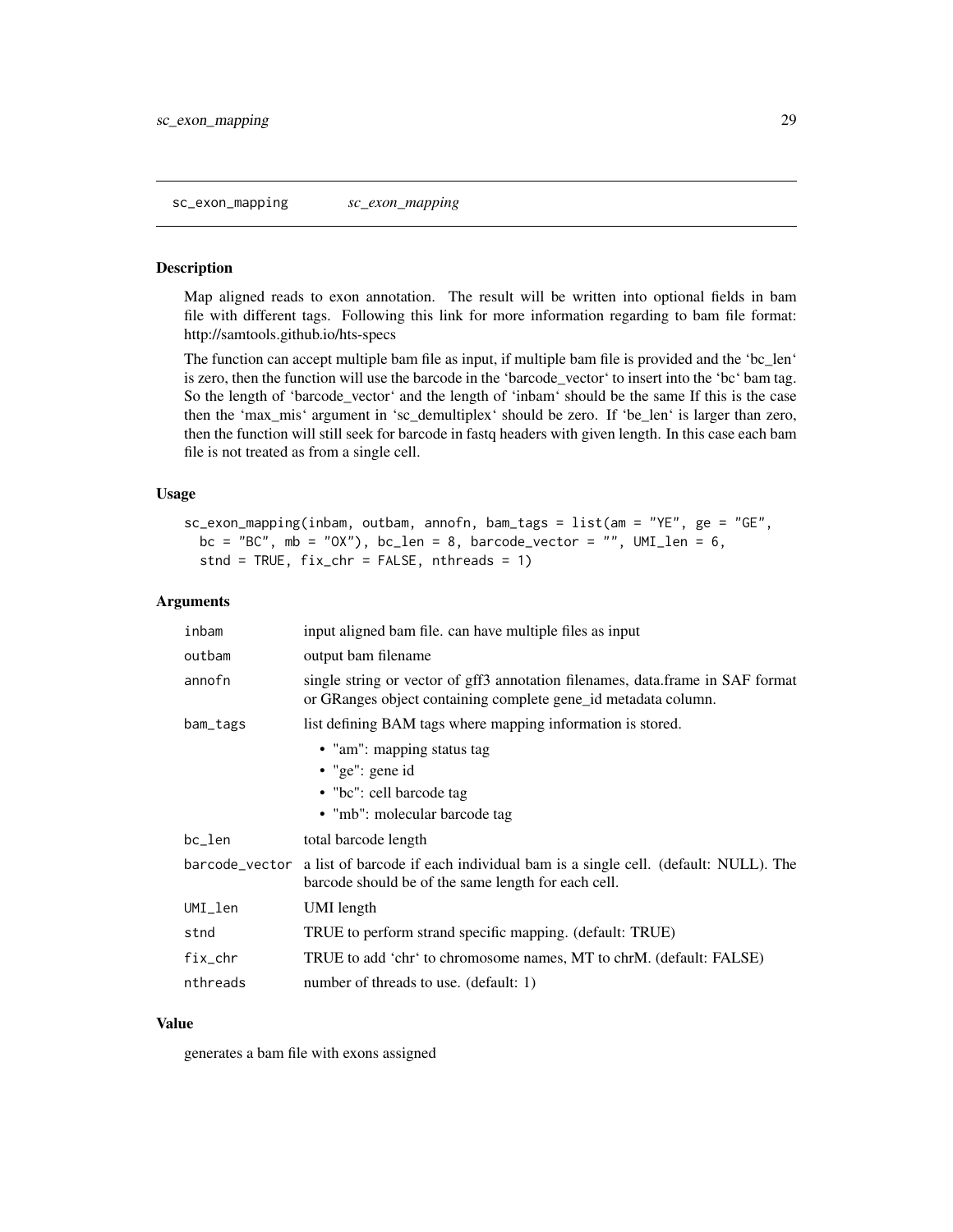## Examples

```
data_dir="celseq2_demo"
ERCCanno_fn = system.file("extdata", "ERCC92_anno.gff3",
   package = "scPipe")
## Not run:
# for the complete workflow, refer to the vignettes
...
sc_exon_mapping(file.path(data_dir, "out.aln.bam"),
                file.path(data_dir, "out.map.bam"),
                ERCCanno_fn)
...
## End(Not run)
```
<span id="page-29-1"></span>sc\_gene\_counting *sc\_gene\_counting*

## Description

Generate gene counts matrix with UMI deduplication

## Usage

```
sc_gene_counting(outdir, bc_anno, UMI_cor = 2, gene_fl = FALSE)
```
## Arguments

| outdir     | output folder containing sc_demultiplex output                                                                                                                          |
|------------|-------------------------------------------------------------------------------------------------------------------------------------------------------------------------|
| bc_anno    | barcode annotation comma-separated-values, first column is cell id, second col-<br>umn is cell barcode sequence                                                         |
| $UMI\_cor$ | correct UMI sequencing error: 0 means no correction, 1 means simple correction<br>and merge UMI with distance 1. 2 means merge on both UMI alignment position<br>match. |
| gene_fl    | whether to remove low abundance genes. A gene is considered to have low<br>abundance if only one copy of one UMI is associated with it.                                 |

#### Value

no return

## Examples

```
data_dir="celseq2_demo"
barcode_annotation_fn = system.file("extdata", "barcode_anno.csv",
package = "scPipe")
## Not run:
# refer to the vignettes for the complete workflow
```
<span id="page-29-0"></span>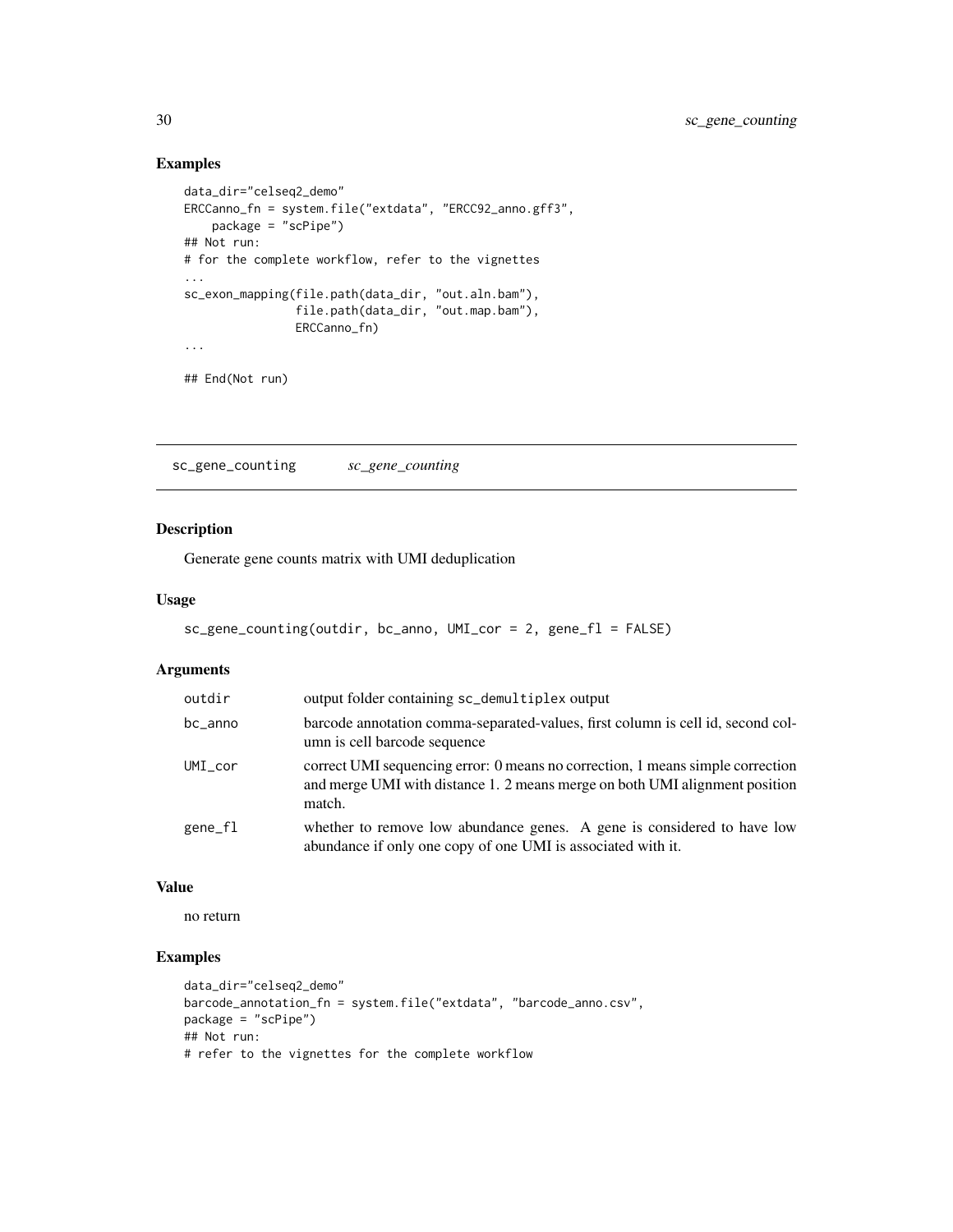<span id="page-30-0"></span>sc\_sample\_data 31

... sc\_gene\_counting(data\_dir, barcode\_annotation\_fn) ... ## End(Not run)

sc\_sample\_data *a small sample scRNA-seq counts dataset to demonstrate capabilities of scPipe*

#### Description

This data set contains counts for high variable genes for 100 cells. The cells have different cell types. The data contains raw read counts. The cells are chosen randomly from 384 cells and they did not go through quality controls. The rows names are Ensembl gene ids and the columns are cell names, which is the wall position in the 384 plates.

#### Usage

sc\_sample\_data

#### Format

a matrix instance, one row per gene.

#### Value

NULL, but makes a matrix of count data

#### Author(s)

Luyi Tian

#### Source

Christin Biben (WEHI). She FACS sorted cells from several immune cell types including B cells, granulocyte and some early progenitors.

## Examples

```
# use the example dataset to perform quality control
data("sc_sample_data")
data("sc_sample_qc")
sce = SingleCellExperiment(assays = list(counts = as.matrix(sc_sample_data)))
organism(sce) = "mmusculus_gene_ensembl"
gene_id_type(sce) = "ensembl_gene_id"
QC_metrics(sce) = sc_sample_qc
demultiplex_info(sce) = cell_barcode_matching
```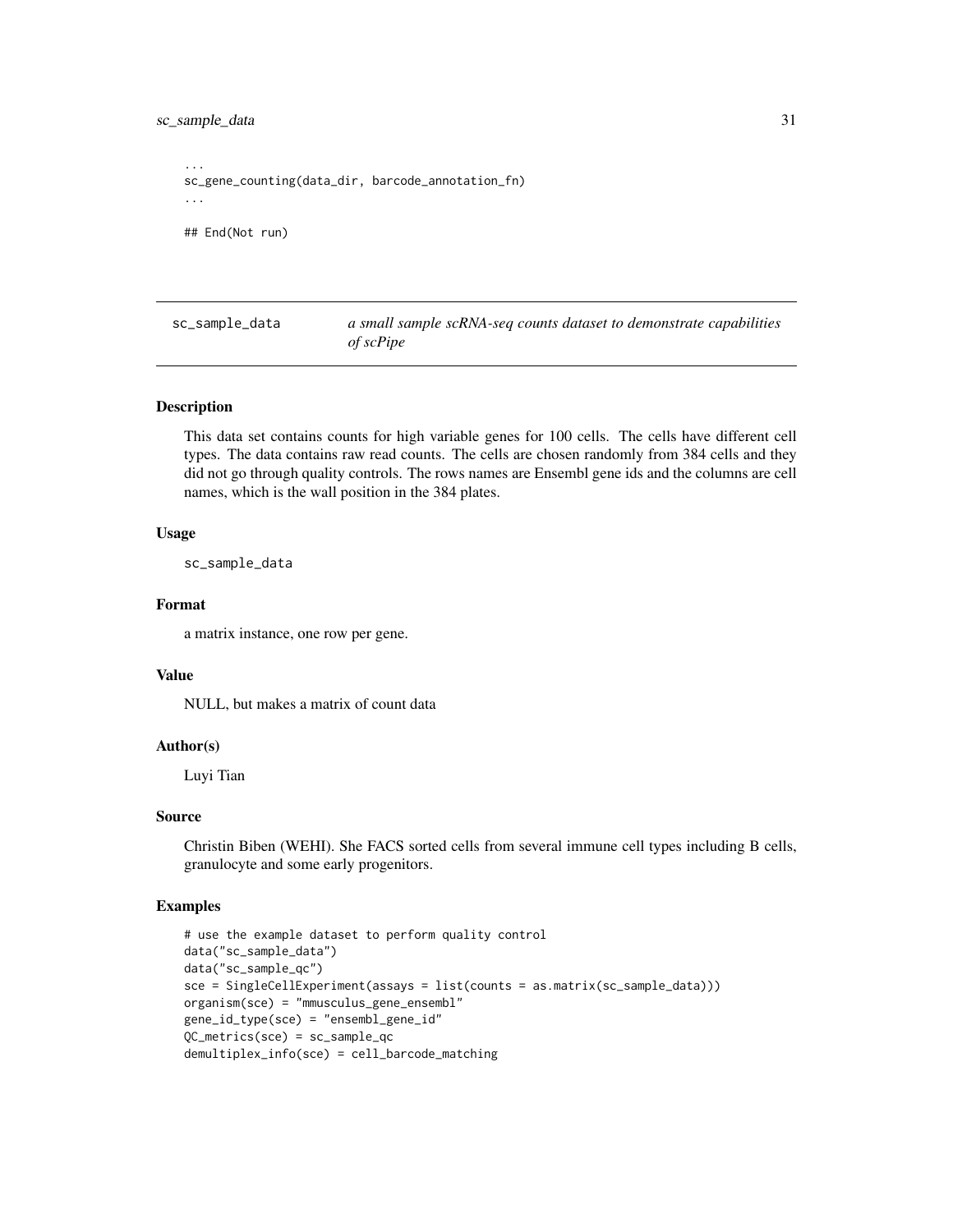```
UMI_dup_info(sce) = UMI_duplication
sce = detect_outlier(sce)
plot_QC_pairs(sce)
```
sc\_sample\_qc *quality control information for a small sample scRNA-seq dataset to demonstrate capabilities of scPipe.*

#### Description

This data.frame contains cell quality control information for the 100 cells. For each cell it has:

- unaligned the number of unaligned reads.
- aligned\_unmapped the number of reads that aligned to genome but fail to map to any features.
- mapped\_to\_exon is the number of reads that mapped to exon.
- mapped\_to\_intron is the number of reads that mapped to intron.
- ambiguous\_mapping is the number of reads that mapped to multiple features. They are not considered in the following analysis.
- mapped\_to\_ERCC is the number of reads that mapped to ERCC spike-in controls.
- mapped\_to\_MT is the number of reads that mapped to mitochondrial genes.
- total count per cell is the number of reads that mapped to exon after UMI deduplication. In contrast, 'mapped\_to\_exon' is the number of reads mapped to exon before UMI deduplication.
- number\_of\_genes is the number of genes detected for each cells
- non\_ERCC\_percent is 1 (percentage of ERCC reads). Reads are UMI deduplicated.
- non\_mt\_percent is 1 (percentage of mitochondrial reads). Reads are UMI deduplicated.
- non\_ribo\_percent is 1- (percentage of ribosomal reads). Reads are UMI deduplicated.

#### Usage

sc\_sample\_qc

## Format

a data.frame instance, one row per cell.

#### Value

NULL, but makes a data frame with cell quality control data.frame

#### Author(s)

Luyi Tian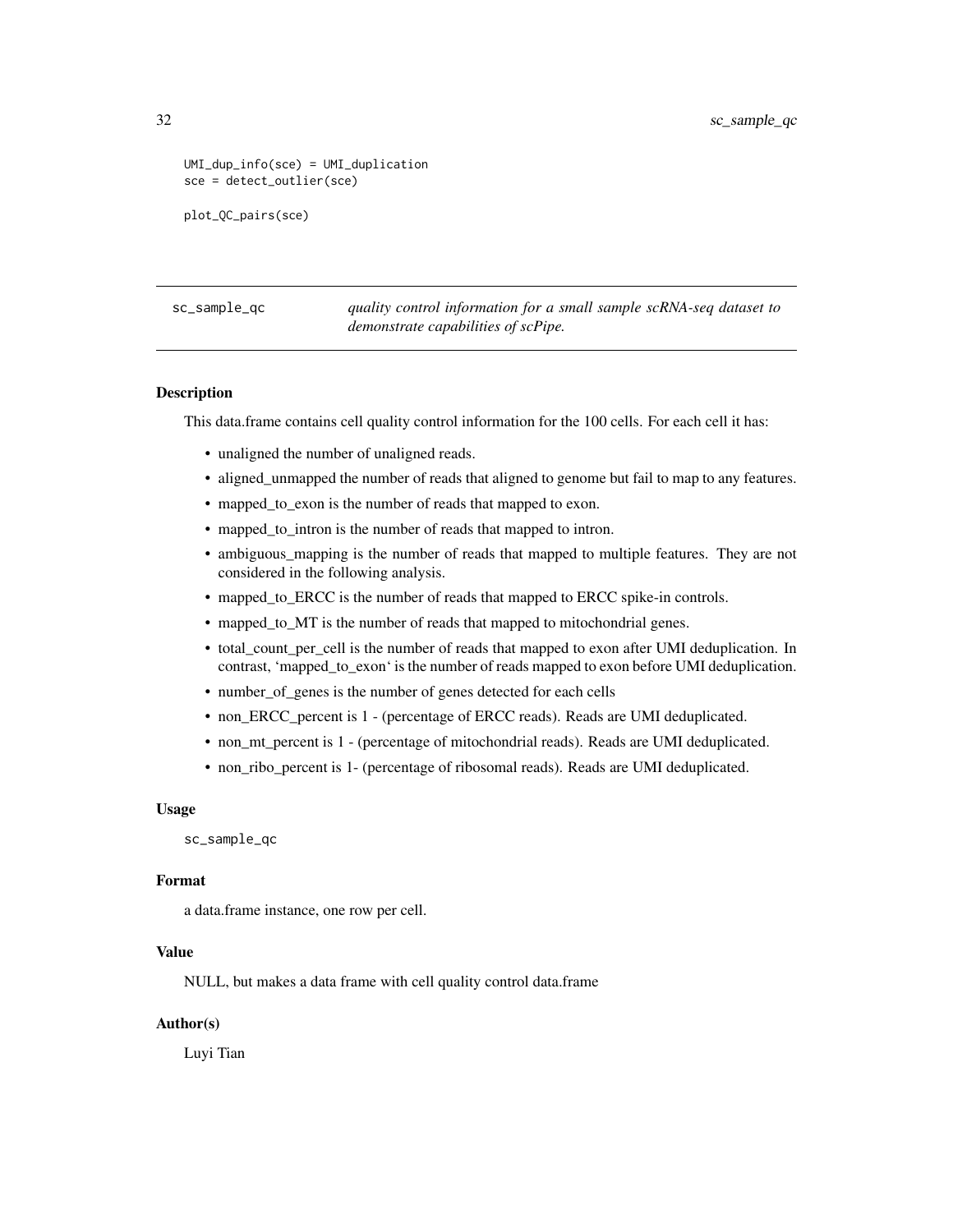## <span id="page-32-0"></span>sc\_trim\_barcode 33

## Source

Christin Biben (WEHI). She FACS sorted cells from several immune cell types including B cells, granulocyte and some early progenitors.

## Examples

```
data("sc_sample_data")
data("sc_sample_qc")
sce = SingleCellExperiment(assays = list(counts = as.matrix(sc_sample_data)))
organism(sce) = "mmusculus_gene_ensembl"
gene_id_type(sce) = "ensembl_gene_id"
QC_metrics(sce) = sc_sample_qc
head(QC_metrics(sce))
plot_mapping(sce,percentage=TRUE,dataname="sc_sample")
```
sc\_trim\_barcode *sc\_trim\_barcode*

## Description

Reformat fastq files so barcode and UMI sequences are moved from the sequence into the read name.

#### Usage

```
sc\_trim\_barcode(outfq, r1, r2 = NULL, read\_structure = list(bs1 = -1, b11 =0, bs2 = 6, bl2 = 8, us = 0, ul = 6), filter_settings = list(rmlow = TRUE,
 rmN = TRUE, minq = 20, numbq = 2)
```
## Arguments

| outfg           | the output fastq file, which reformat the barcode and UMI into the read name.<br>Files ending in .gz will be automatically compressed.                                                                                                                                                                                                                                    |  |
|-----------------|---------------------------------------------------------------------------------------------------------------------------------------------------------------------------------------------------------------------------------------------------------------------------------------------------------------------------------------------------------------------------|--|
| r1              | read one for pair-end reads. This read should contain the transcript.                                                                                                                                                                                                                                                                                                     |  |
| r2              | read two for pair-end reads, NULL if single read. (default: NULL)                                                                                                                                                                                                                                                                                                         |  |
| read_structure  | a list containing the read structure configuration:                                                                                                                                                                                                                                                                                                                       |  |
|                 | • bs1: starting position of barcode in read one. -1 if no barcode in read one.<br>• bl1: length of barcode in read one, if there is no barcode in read one this<br>number is used for trimming beginning of read one.<br>• bs2: starting position of barcode in read two<br>• bl2: length of barcode in read two<br>• us: starting position of UMI<br>• ul: length of UMI |  |
| filter_settings |                                                                                                                                                                                                                                                                                                                                                                           |  |
|                 | A list contains read filter settings:                                                                                                                                                                                                                                                                                                                                     |  |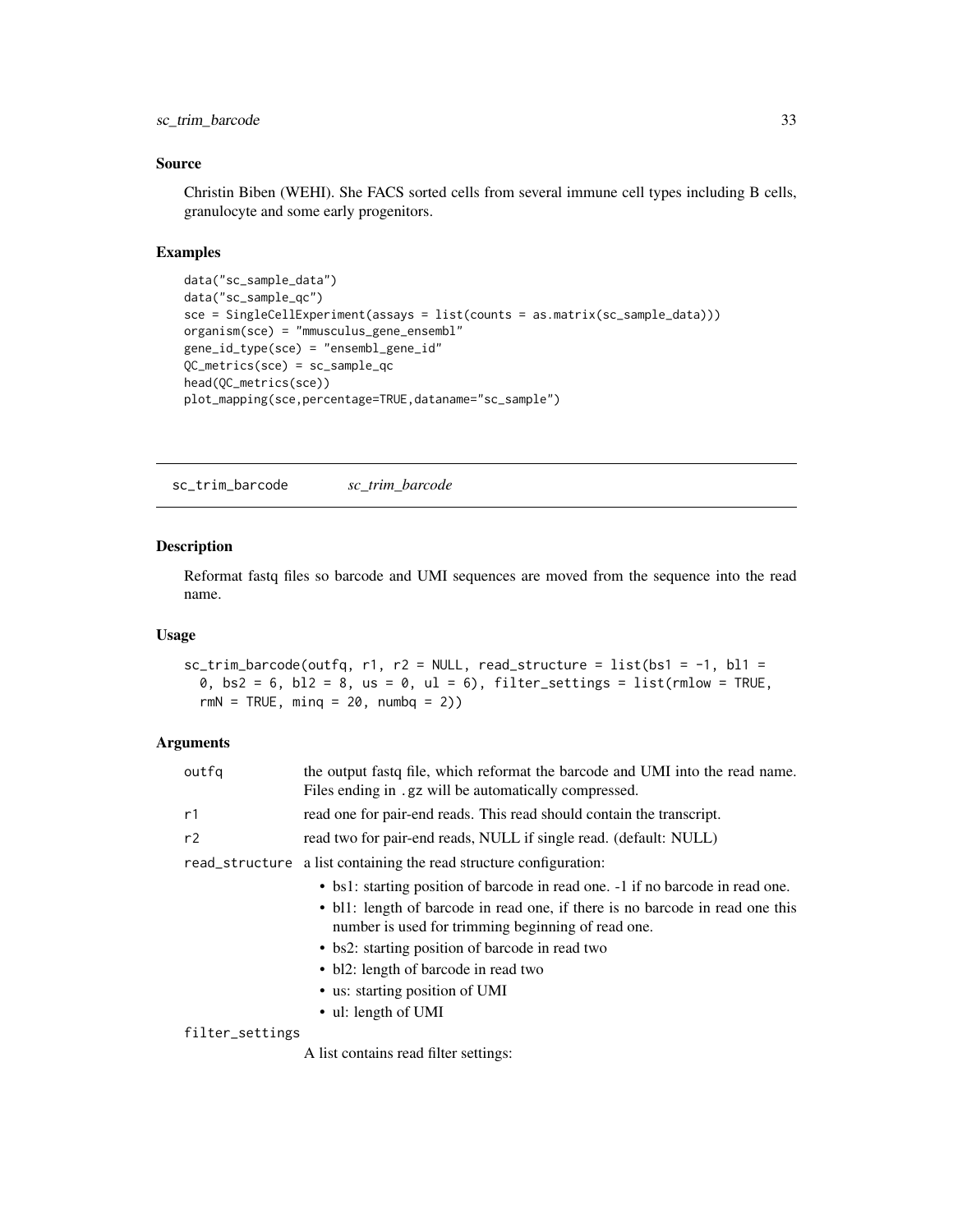- rmlow whether to remove the low quality reads.
- rmN whether to remove reads that contains N in UMI or cell barcode.
- minq the minimum base pair quality that we allowed
- numbq the maximum number of base pair that have quality below numbq

## <span id="page-33-0"></span>Details

Positions used in this function are 0-indexed, so they start from 0 rather than 1. The default read structure in this function represents CEL-seq paired-ended reads. This contains a transcript in the first read, a UMI in the first 6bp of the second read followed by a 8bp barcode. So the read structure will be : list(bs1=-1, bl1=0, bs2=6, bl2=8, us=0, ul=6). bs1=-1, bl1=0 indicates negative start position and zero length for the barcode on read one, this is used to denote "no barcode" on read one. bs2=6, bl2=8 indicates there is a barcode in read two that starts at the 7th base with length 8bp.  $us=0$ ,  $ul=6$  indicates a UMI from first base of read two and the length in 6bp.

For a typical Drop-seq experiment the read structure will be  $list(bs1=-1, b1=0, bs2=0, b12=12,$ us=12, ul=8), which means the read one only contains transcript, the first 12bp in read two are cell barcode, followed by a 8bp UMI.

#### Value

generates a trimmed fastq file named outfq

#### Examples

```
data_dir="celseq2_demo"
## Not run:
# for the complete workflow, refer to the vignettes
...
sc_trim_barcode(file.path(data_dir, "combined.fastq"),
   file.path(data_dir, "simu_R1.fastq"),
   file.path(data_dir, "simu_R2.fastq"))
...
```
## End(Not run)

UMI\_duplication *UMI duplication statistics for a small sample scRNA-seq dataset to demonstrate capabilities of scPipe*

## **Description**

This data.frame contains UMI duplication statistics, where the first column is the number of duplication, and the second column is the count of UMIs.

#### Usage

sc\_sample\_qc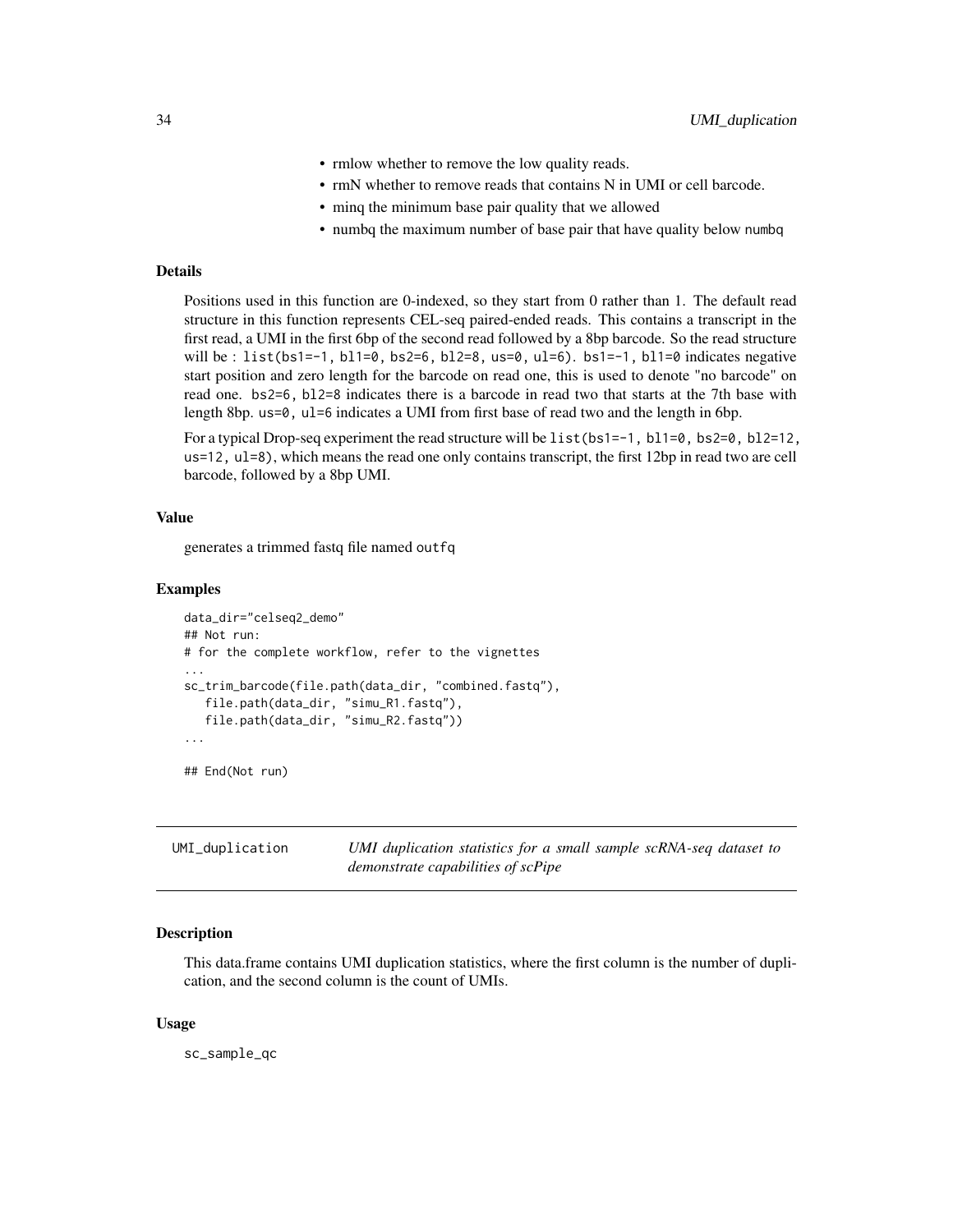```
UMI_dup_info 35
```
## Format

a data.frame instance, one row per cell.

#### Value

NULL, but makes a data frame with UMI dulication statistics

## Author(s)

Luyi Tian

## Source

Christin Biben (WEHI). She FACS sorted cells from several immune cell types including B cells, granulocyte and some early progenitors.

## Examples

```
data("sc_sample_data")
data("sc_sample_qc")
sce = SingleCellExperiment(assays = list(counts =as.matrix(sc_sample_data)))
organism(sce) = "mmusculus_gene_ensembl"
gene_id_type(sce) = "ensembl_gene_id"
QC_metrics(sce) = sc_sample_qc
demultiplex_info(sce) = cell_barcode_matching
UMI_dup_info(sce) = UMI_duplication
```

```
head(UMI_dup_info(sce))
```
UMI\_dup\_info *Get or set UMI duplication results in a SingleCellExperiment object*

## Description

Get or set UMI duplication results in a SingleCellExperiment object

## Usage

```
UMI_dup_info(object)
UMI_dup_info(object) <- value
UMI_dup_info.sce(object)
## S4 method for signature 'SingleCellExperiment'
UMI_dup_info(object)
## S4 replacement method for signature 'SingleCellExperiment'
UMI_dup_info(object) <- value
```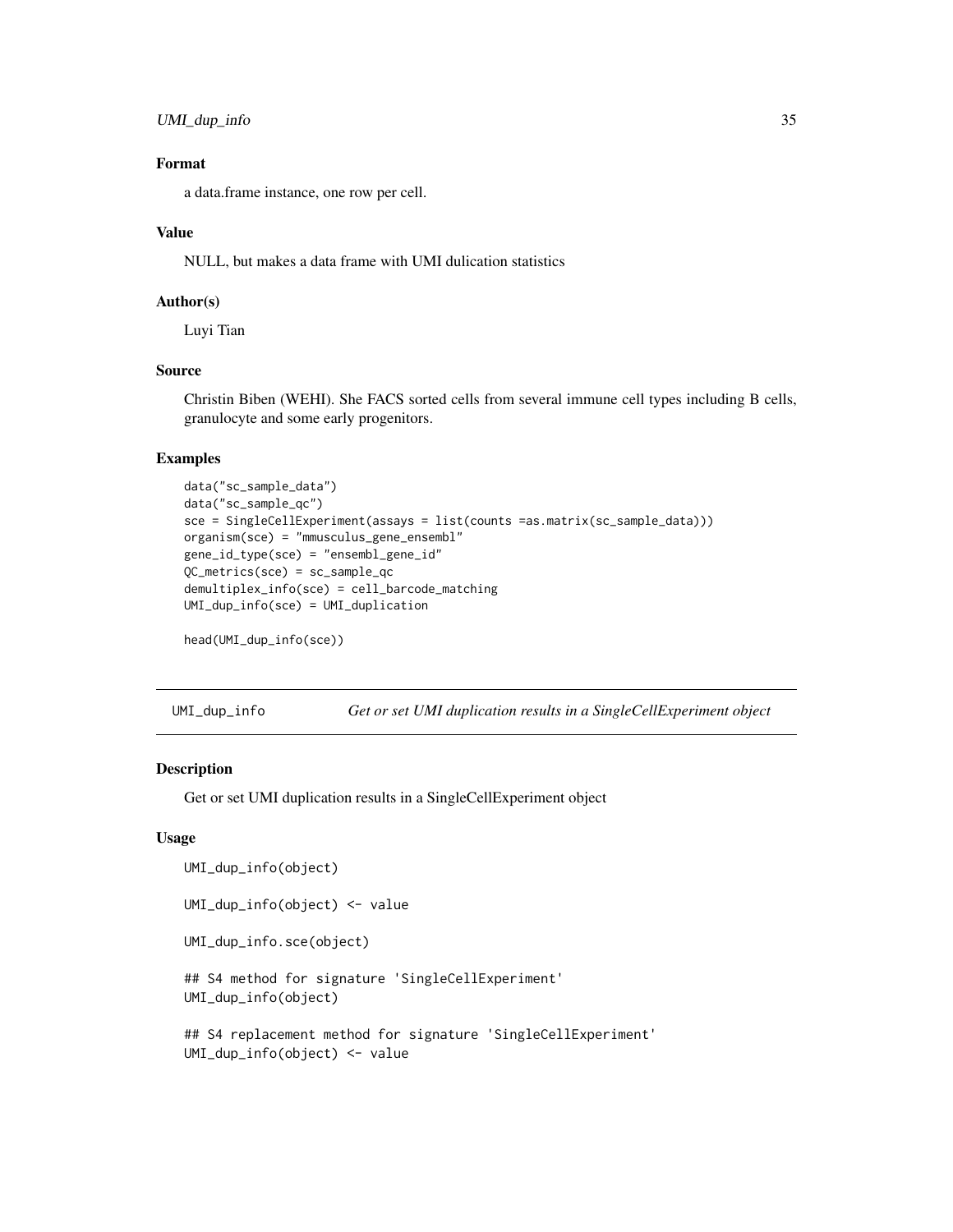## <span id="page-35-0"></span>Arguments

| object | A SingleCellExperiment object.                |
|--------|-----------------------------------------------|
| value  | Value to be assigned to corresponding object. |

## Value

a dataframe of cell UMI duplication information A DataFrame of UMI duplication results.

## Author(s)

Luyi Tian

## Examples

```
data("sc_sample_data")
data("sc_sample_qc")
sce = SingleCellExperiment(assays = list(counts = as.matrix(sc_sample_data)))
organism(sce) = "mmusculus_gene_ensembl"
gene_id_type(sce) = "ensembl_gene_id"
QC_metrics(sce) = sc_sample_qc
demultiplex_info(sce) = cell_barcode_matching
UMI_dup_info(sce) = UMI_duplication
```
head(UMI\_dup\_info(sce))